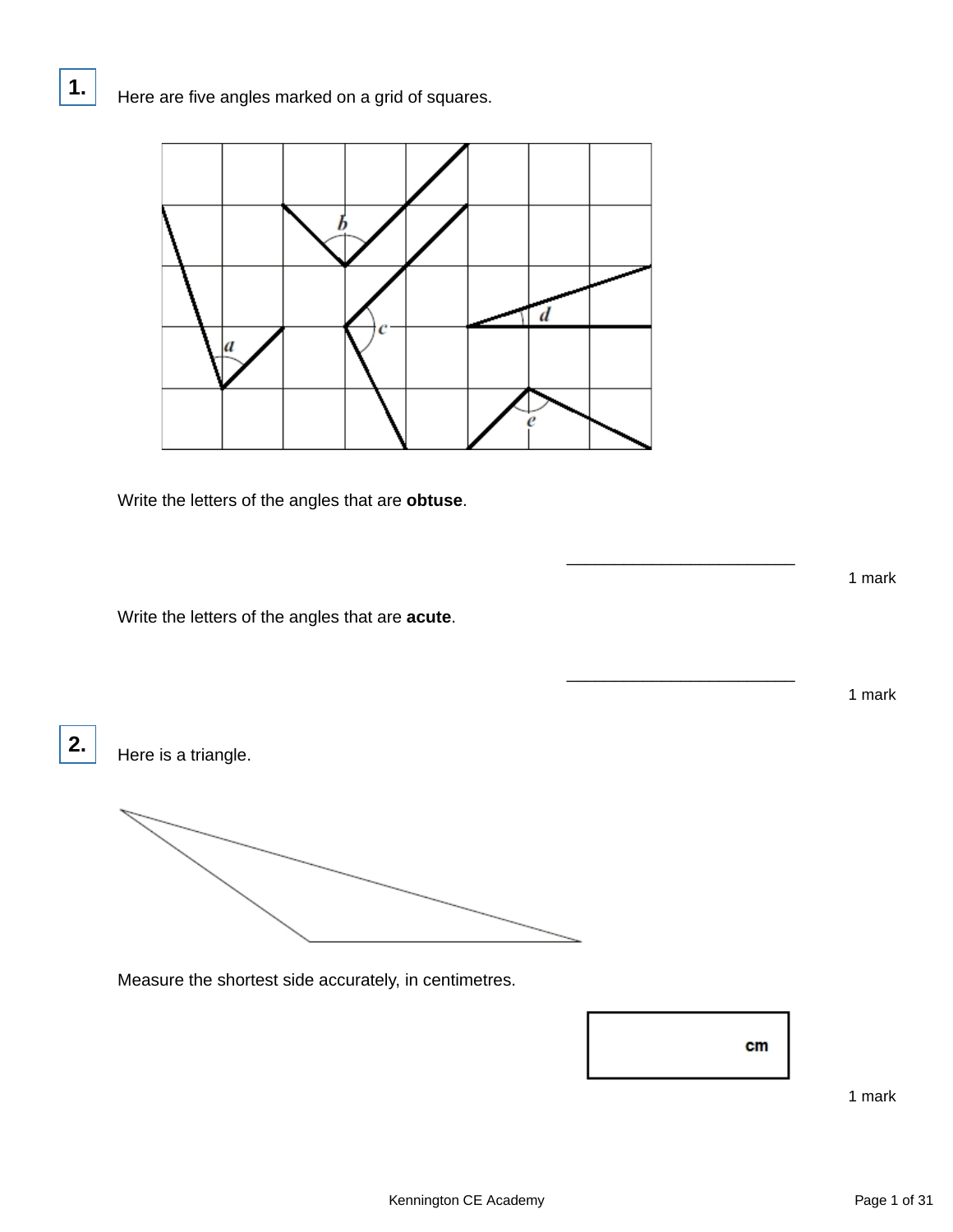Measure the largest angle.



1 mark

The diagram shows a shaded octagon on a square grid.

Line **A** joins two vertices of the octagon.

Join two other vertices to draw a line **parallel** to line **A**.

Use a ruler.

**3.**



1 mark

Join two vertices to draw a line **perpendicular** to line **A**.

Use a ruler.

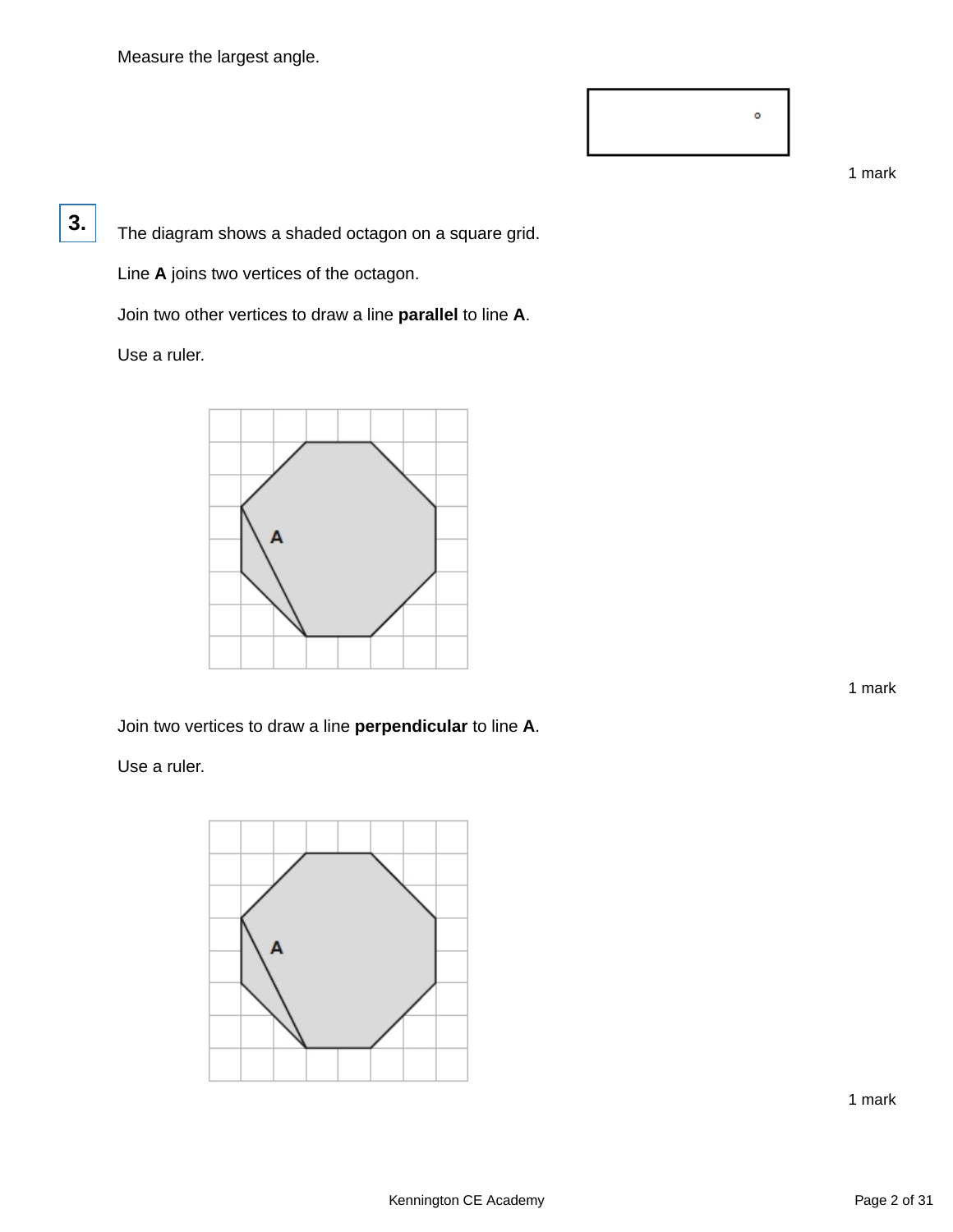**4.**

**5.**

For each shape, write how many **right angles** it has.



This diagram shows a square with dots at the vertices and at the middle of each side.

The square is divided into four triangles, **A**, **B**, **C** and **D**.



Write the letters of all the triangles that have a **right angle**.

\_\_\_\_\_\_\_\_\_\_\_\_\_\_\_\_\_\_\_\_\_\_\_\_\_

\_\_\_\_\_\_\_\_\_\_\_\_\_\_\_\_\_\_\_\_\_\_\_\_\_

Write the letters of all the triangles that have **two equal sides**.

<sup>1</sup> mark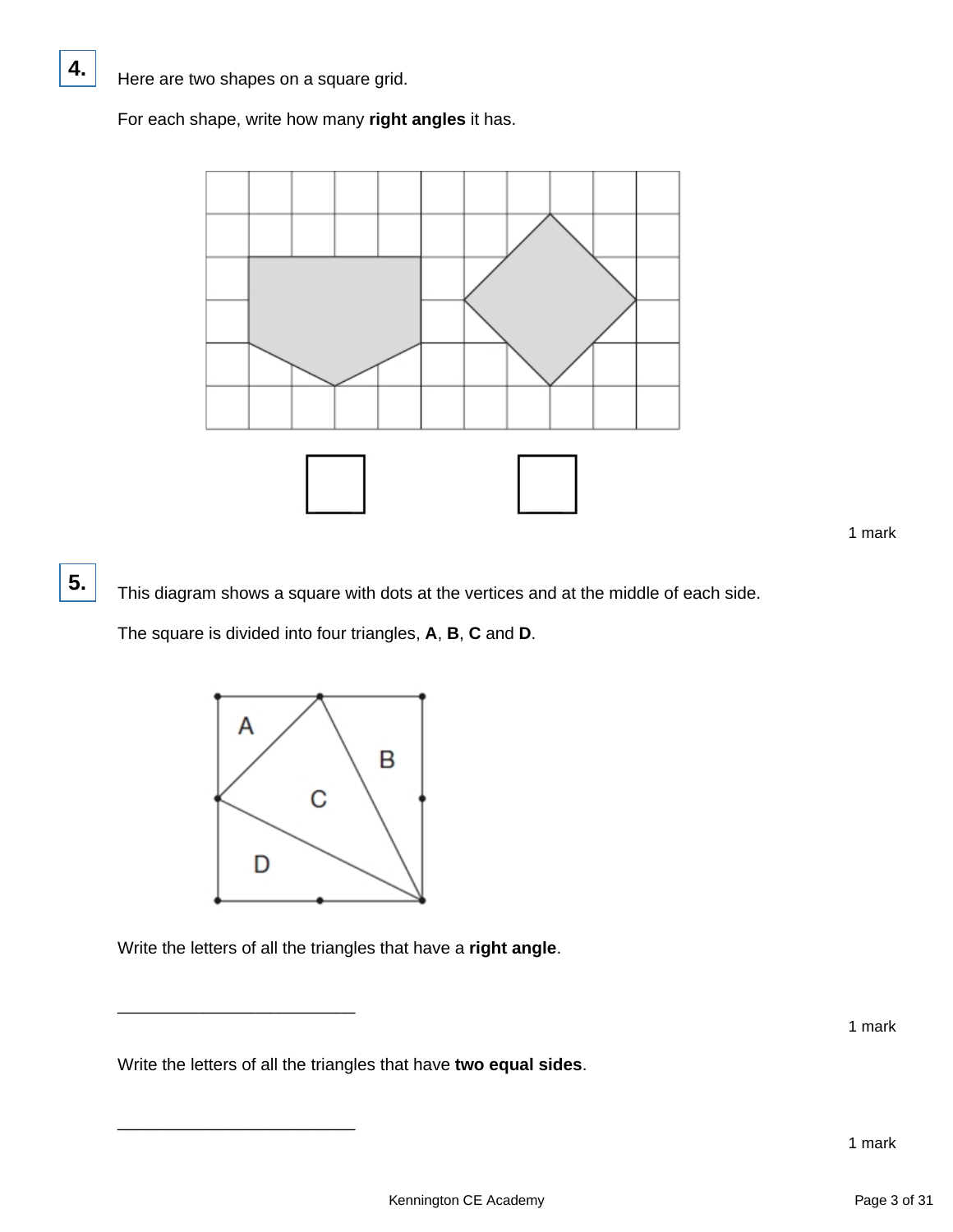

Write the letter of each triangle that has a **right angle**.



1 mark

Write the letter of each triangle that has **two equal sides**.

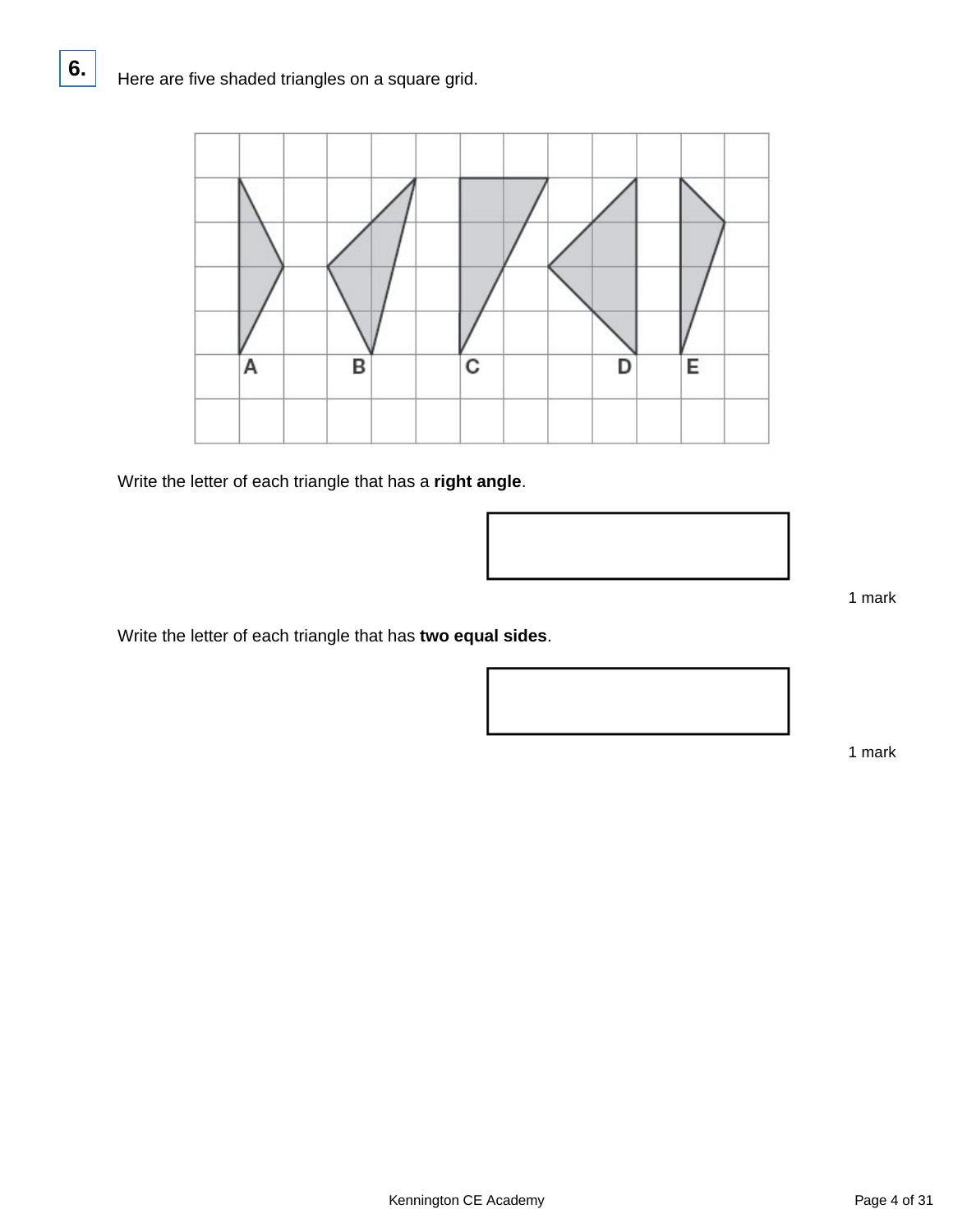Circle the **pentagon** with exactly **four acute angles.**







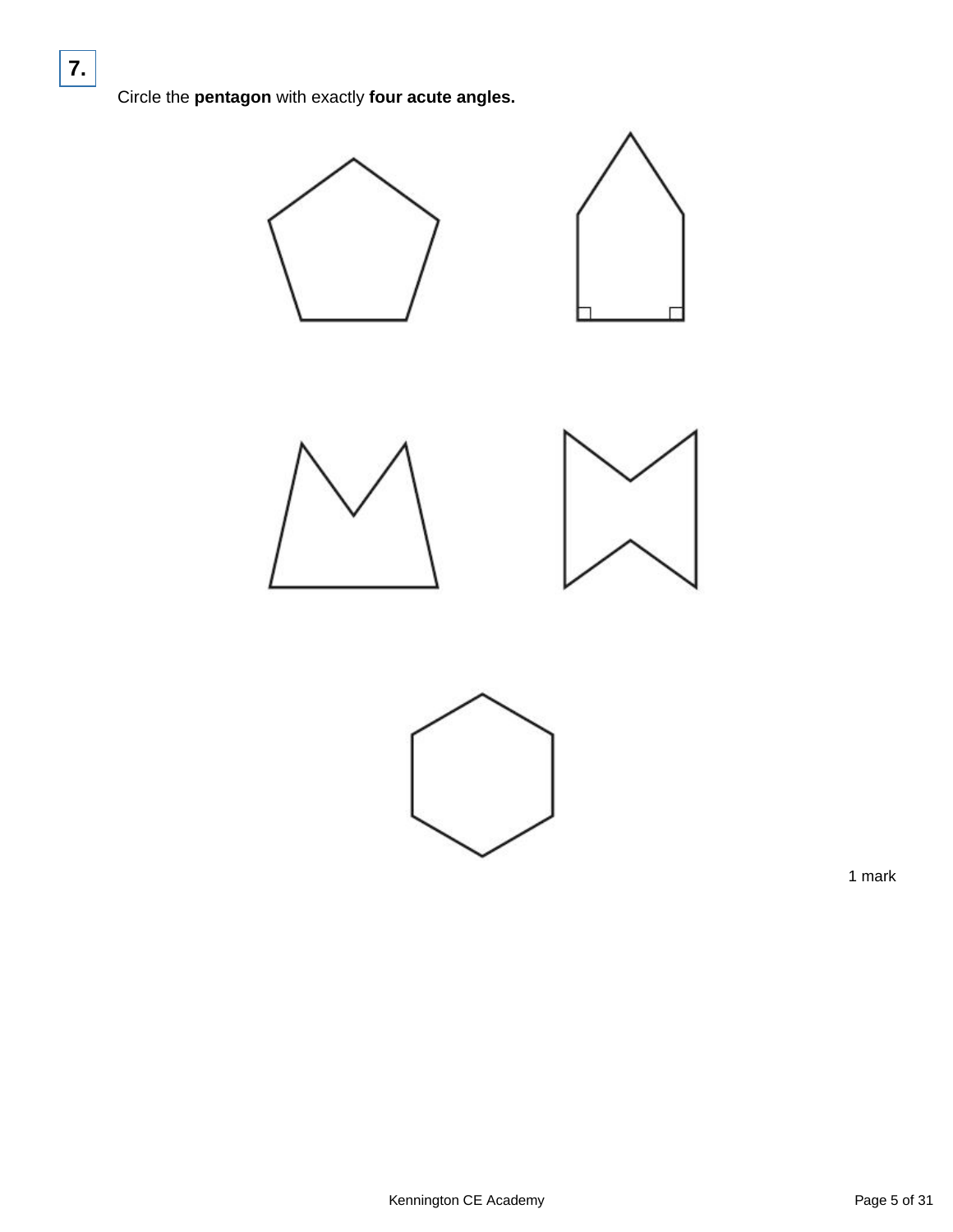

Complete the sentences below.

One has been done for you.



2 marks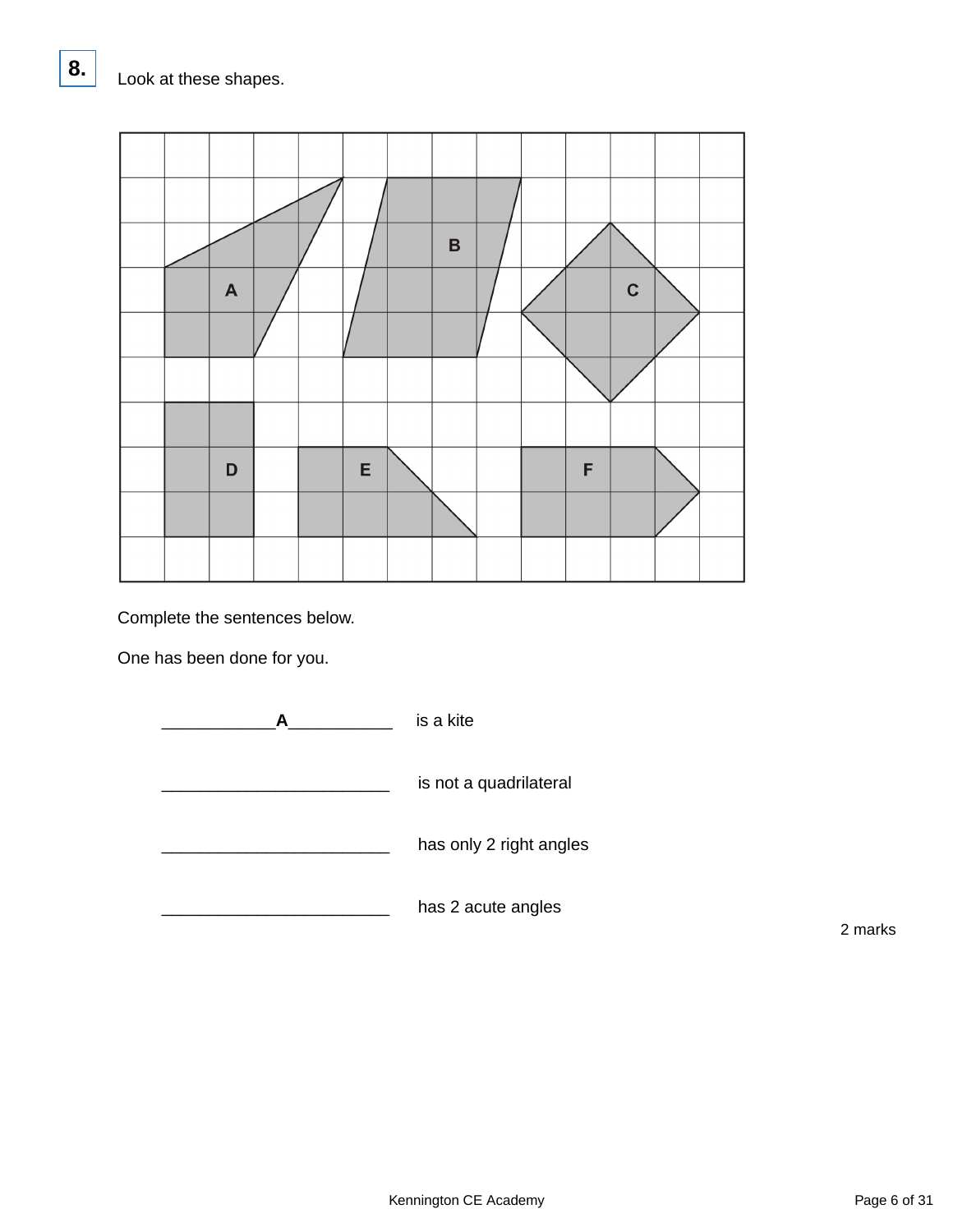

Calculate the size of angle  $x$  in the diagram.

Do not use a protractor (angle measurer).

not drawn accurately

 $63^\circ$  $\boldsymbol{x}$ 



Two of the angles in a triangle are 70° and 40°

Jack says,



Explain why Jack is **not** correct.



1 mark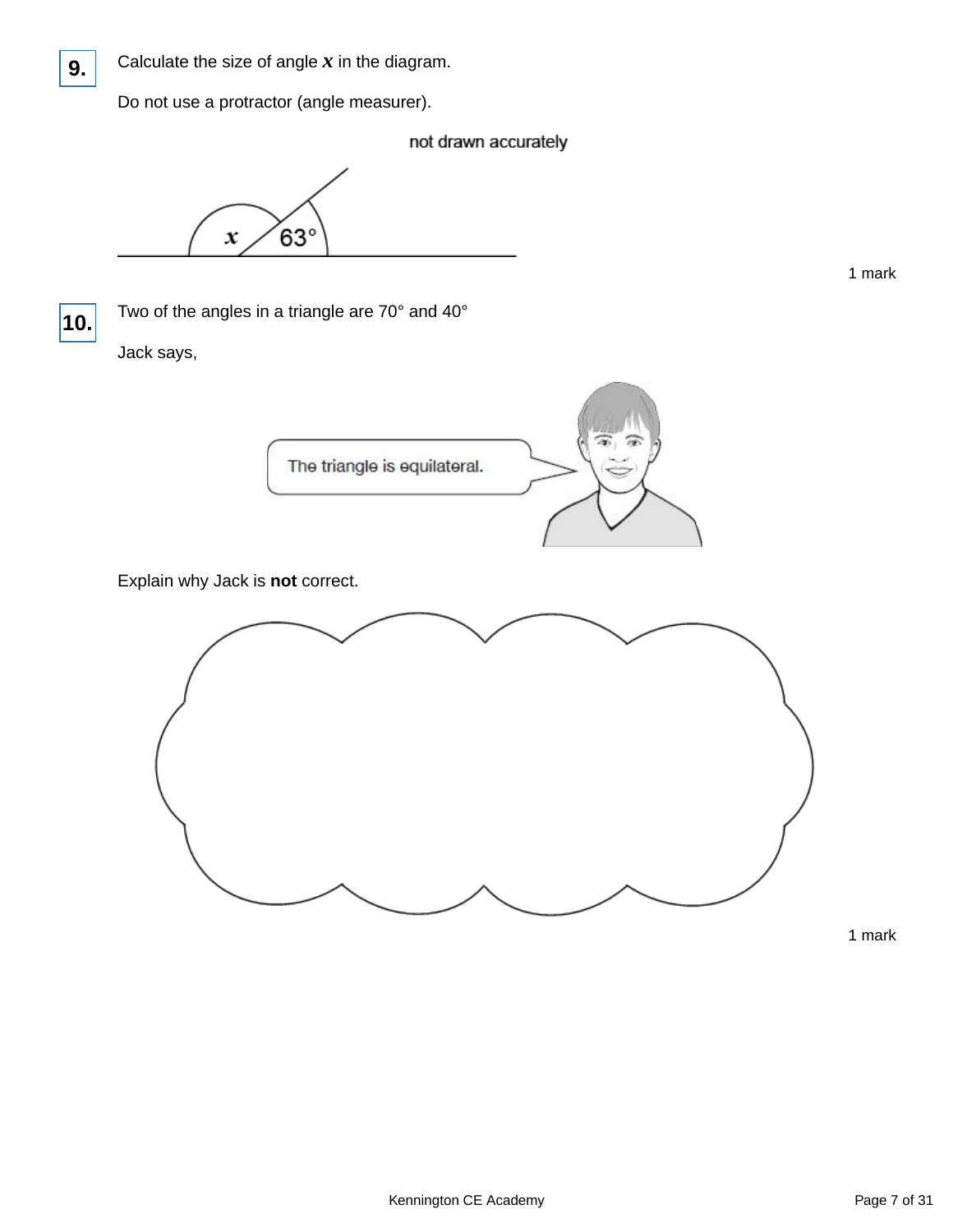# Here is a rectangle.

**11.**



Calculate the size of angles *a* and *b***.**

Do **not** measure the angles.

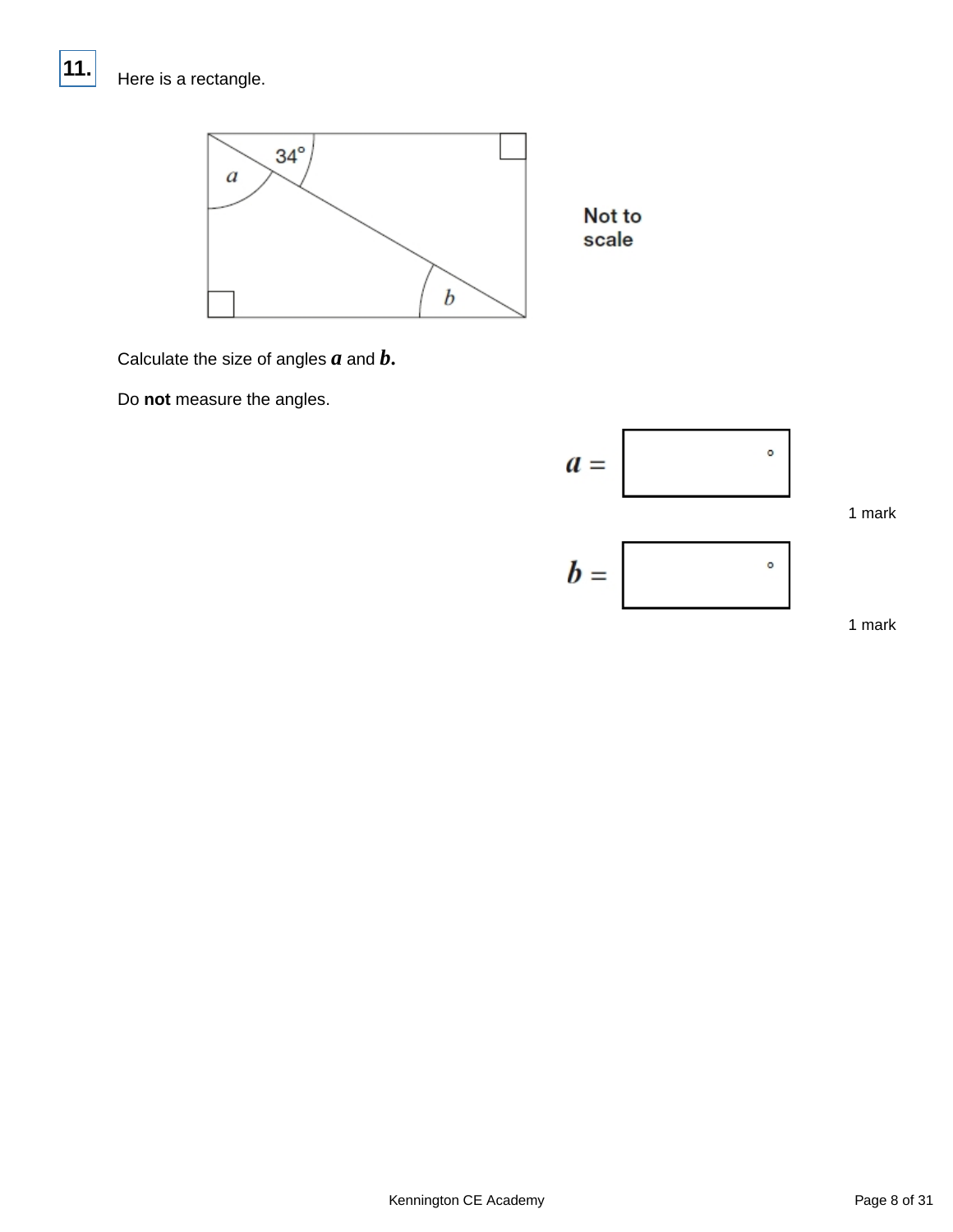**12.**



For each statement, put a tick  $(\checkmark)$  if it is true. Put a cross  $(X)$  if it is not true.

The shape is a quadrilateral.

The shape has 2 lines of symmetry.

The shape is a parallelogram.

The shape has one right angle.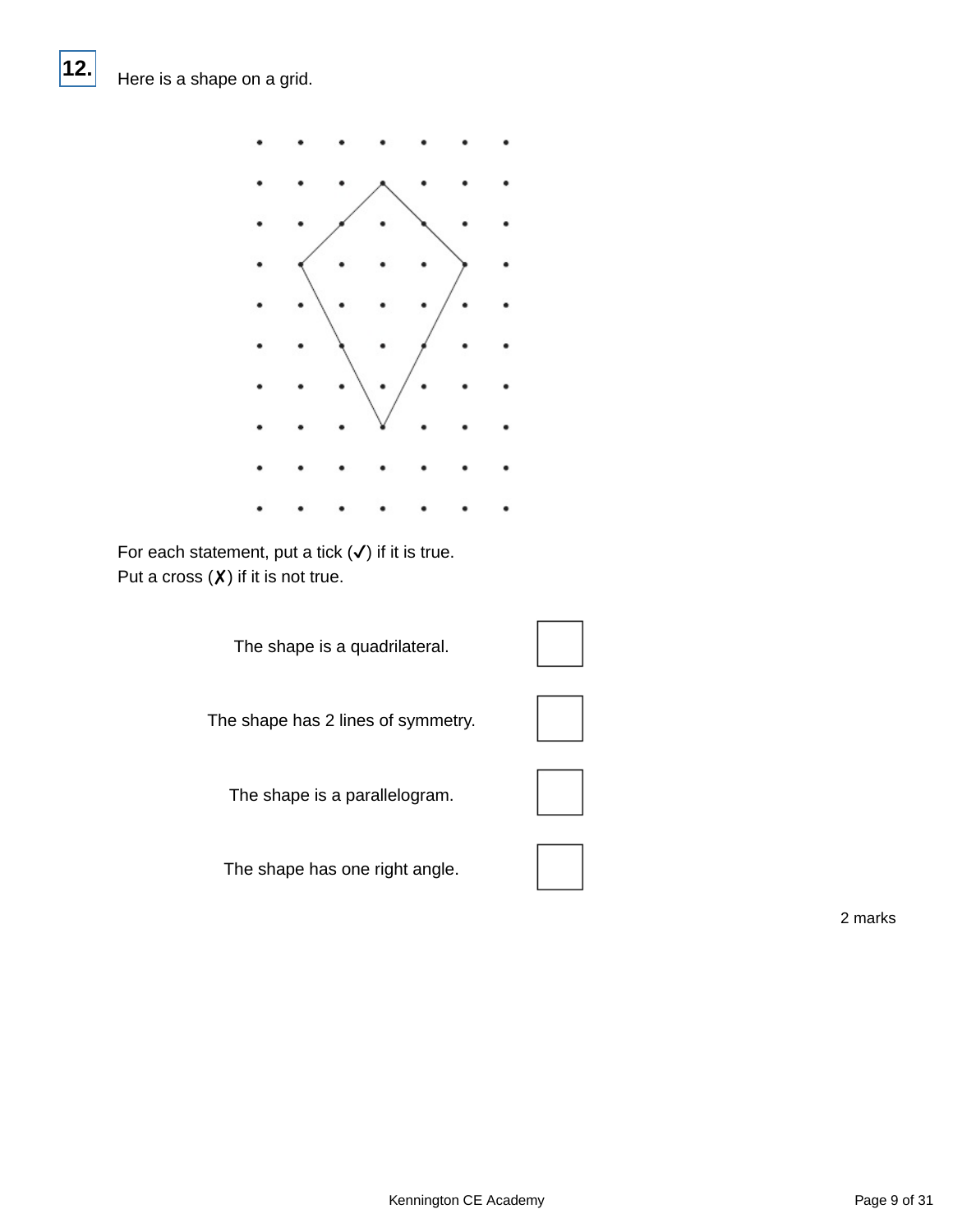**13.**



Each side of the pentagon is the **same length.**

Is the shape a **regular** pentagon?

Circle **Yes** or **No**.

Yes / No

Explain your answer.

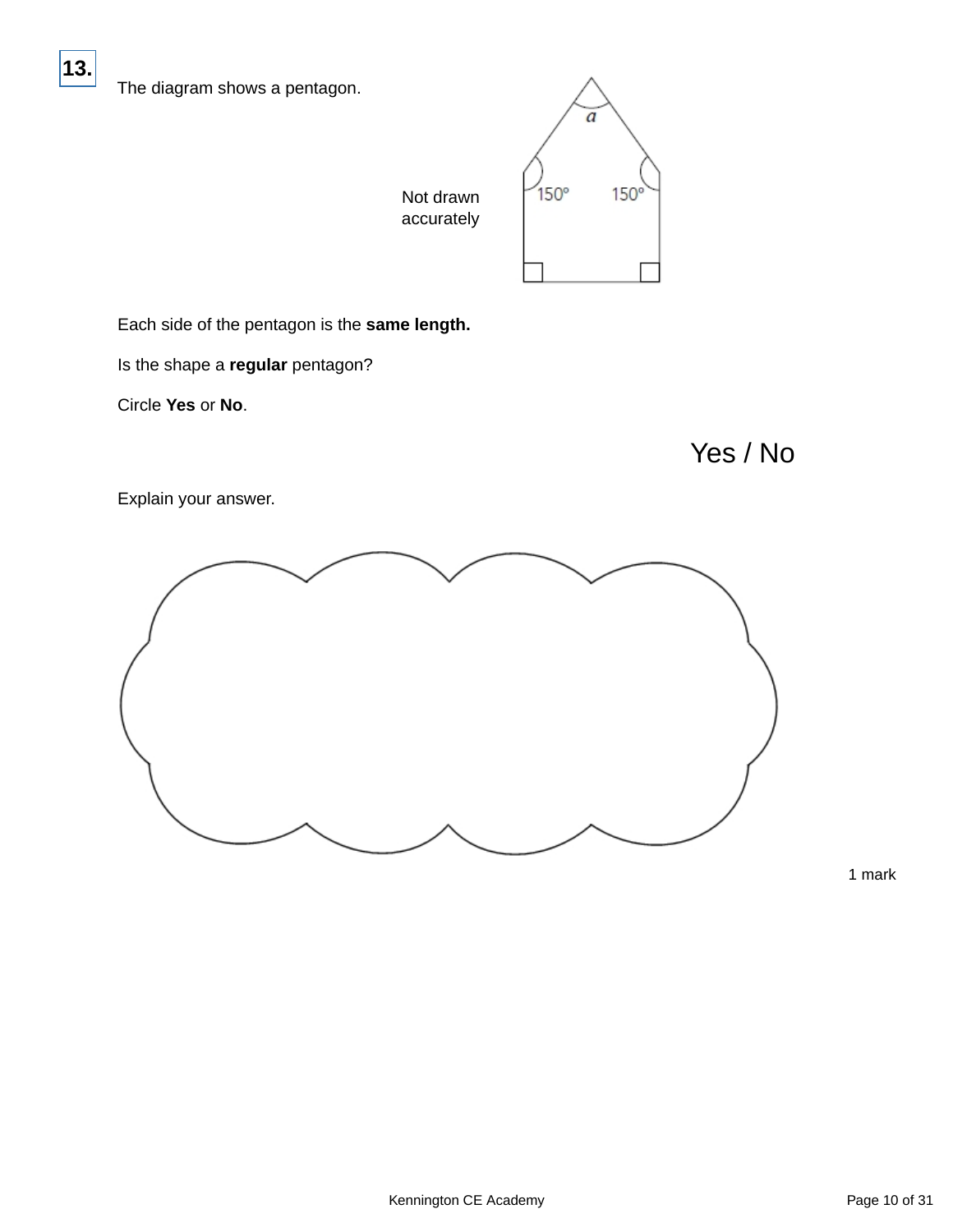

2 marks

# **14.**

## This shape is **three-quarters of a circle**.



How many degrees is **angle** *x*?

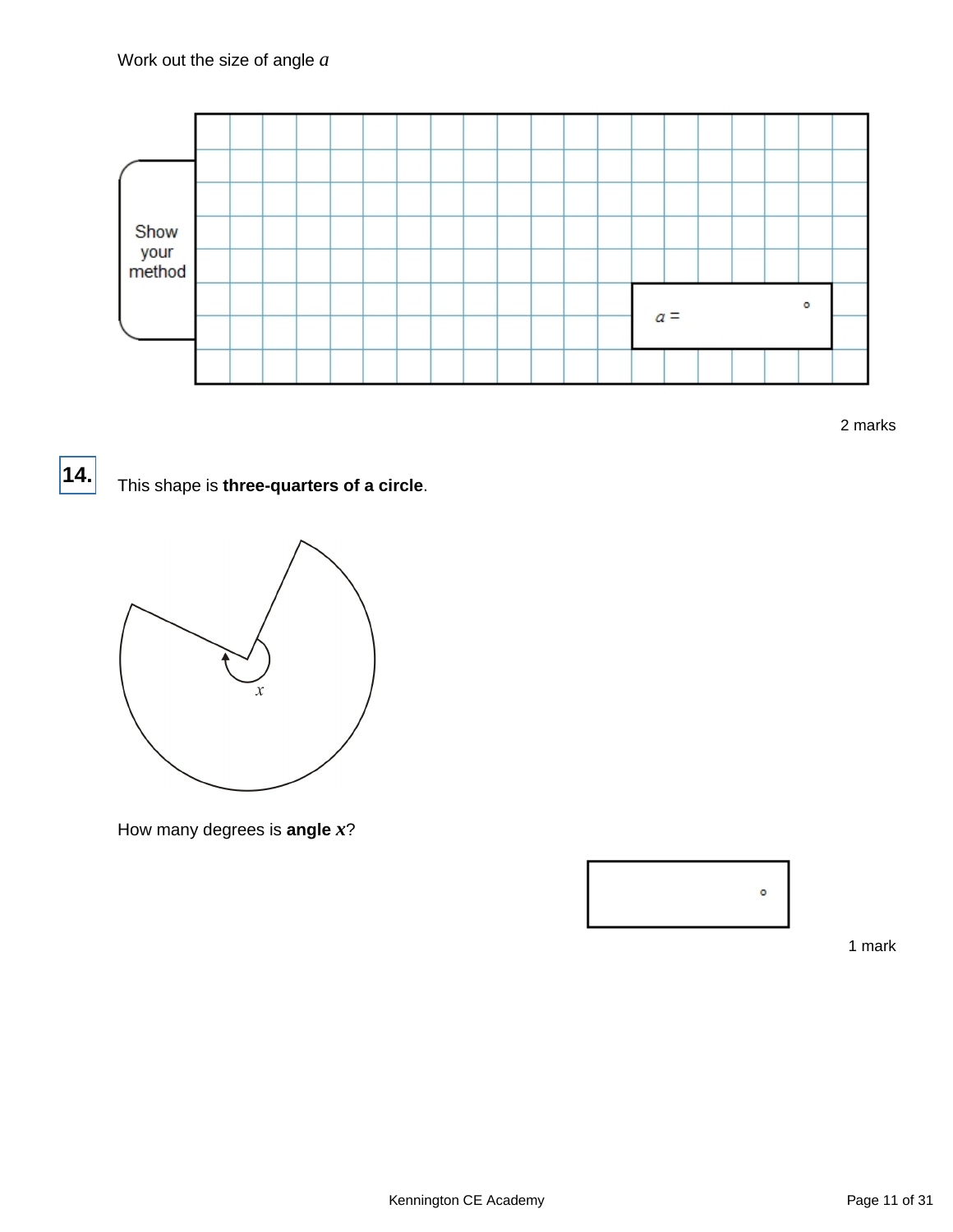**15.**



What are the values of the missing angles?





2 marks



Write the angles in order of size, starting with the smallest.



smallest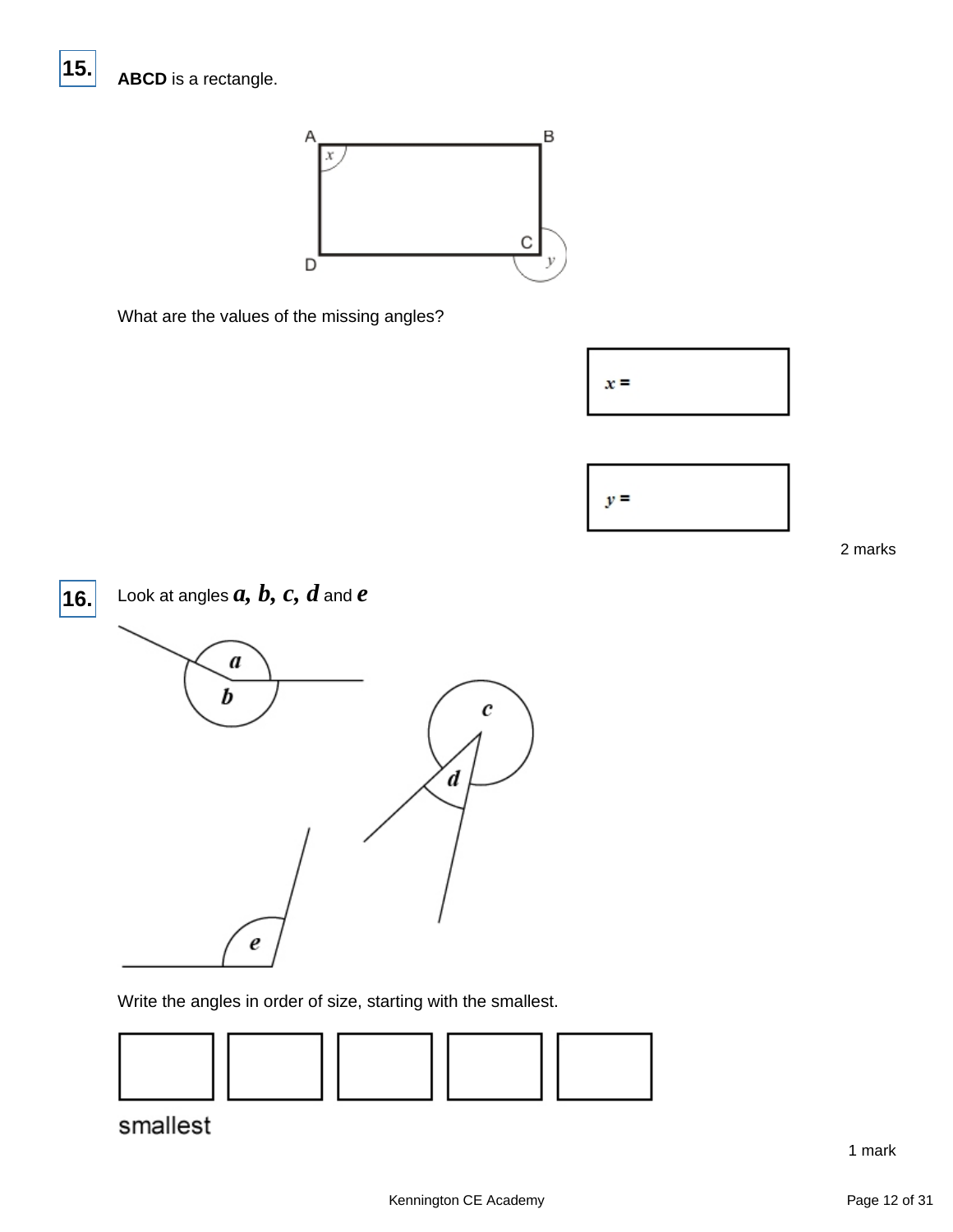



Circle the closest estimate.



1 mark

**18.**

Calculate the size of angles  $a$  and  $b$  in this diagram.

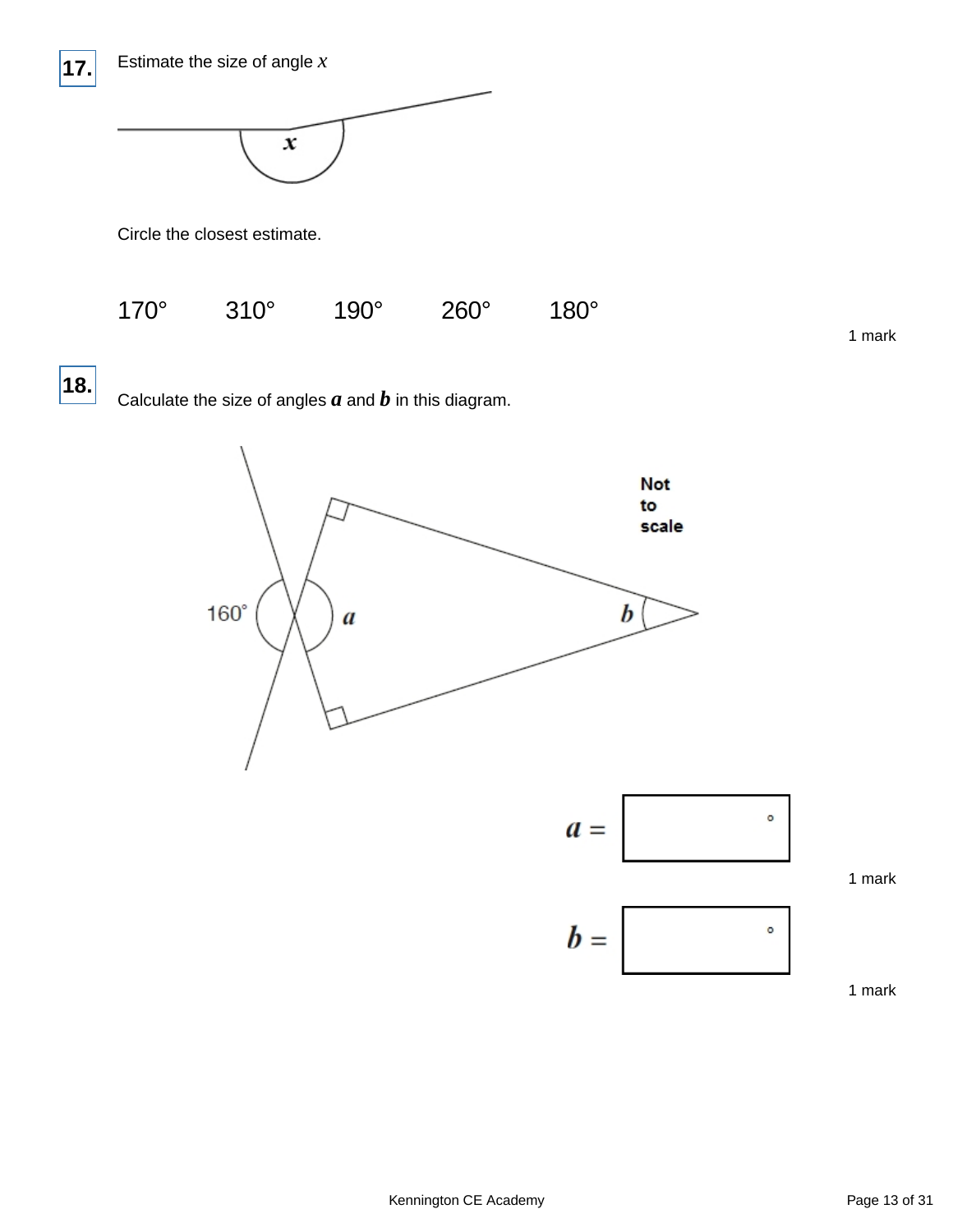

## Anna has four **different** triangles.

Complete the table to show the size of the angles in each triangle.

| <b>Type of triangle</b> | Angle 1      | Angle 2 | Angle 3 |
|-------------------------|--------------|---------|---------|
| <b>Isosceles</b>        | $90^{\circ}$ |         |         |
| Right-angled            | $80^\circ$   |         |         |
| <b>Isosceles</b>        | $70^{\circ}$ |         |         |
| <b>Isosceles</b>        | $70^{\circ}$ |         |         |

2 marks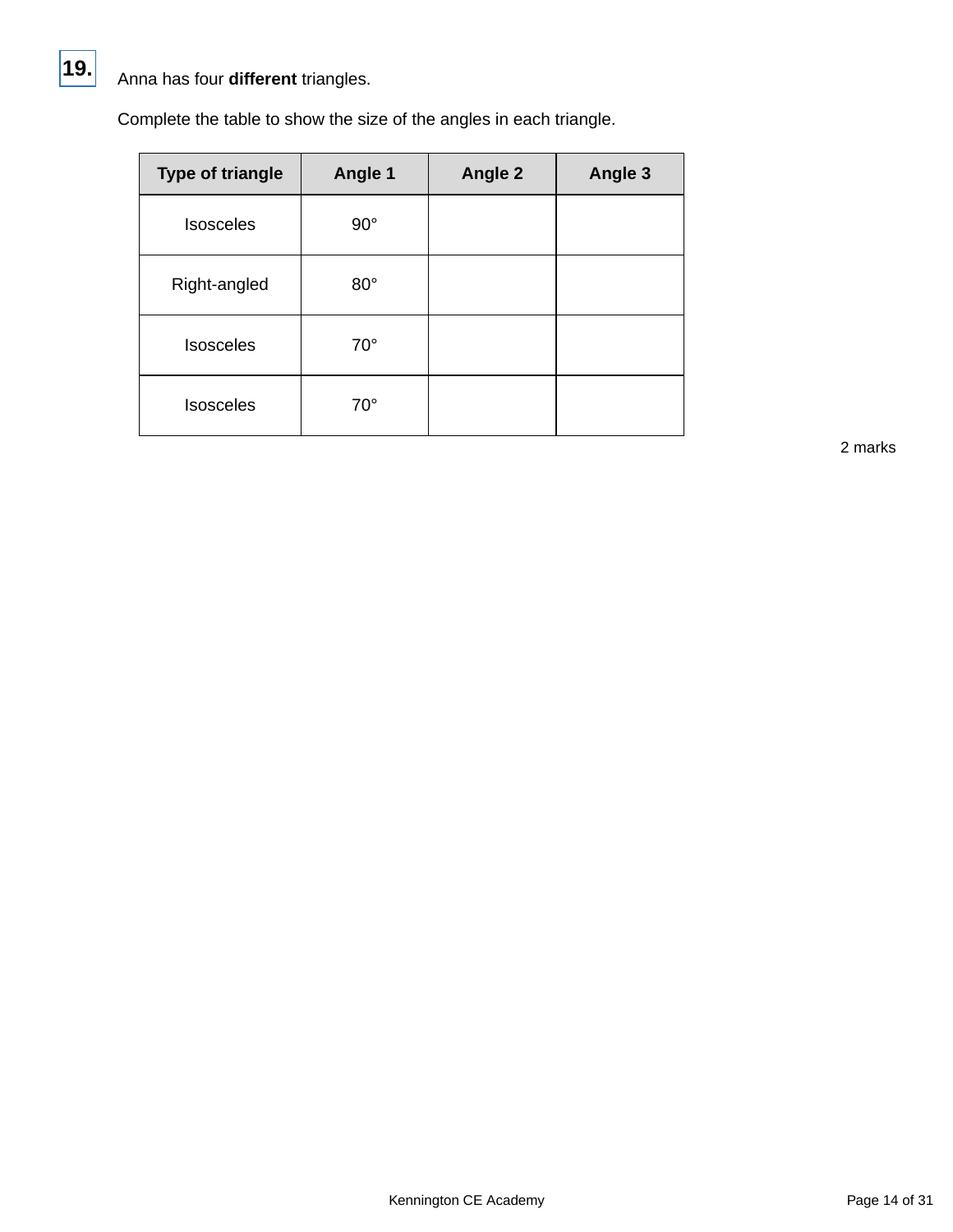

Calculate the size of angle *p* in the diagram.

Do **not** use a protractor (angle measurer).



2 marks

The diagram shows an isosceles triangle and a square on a straight line. **21.**

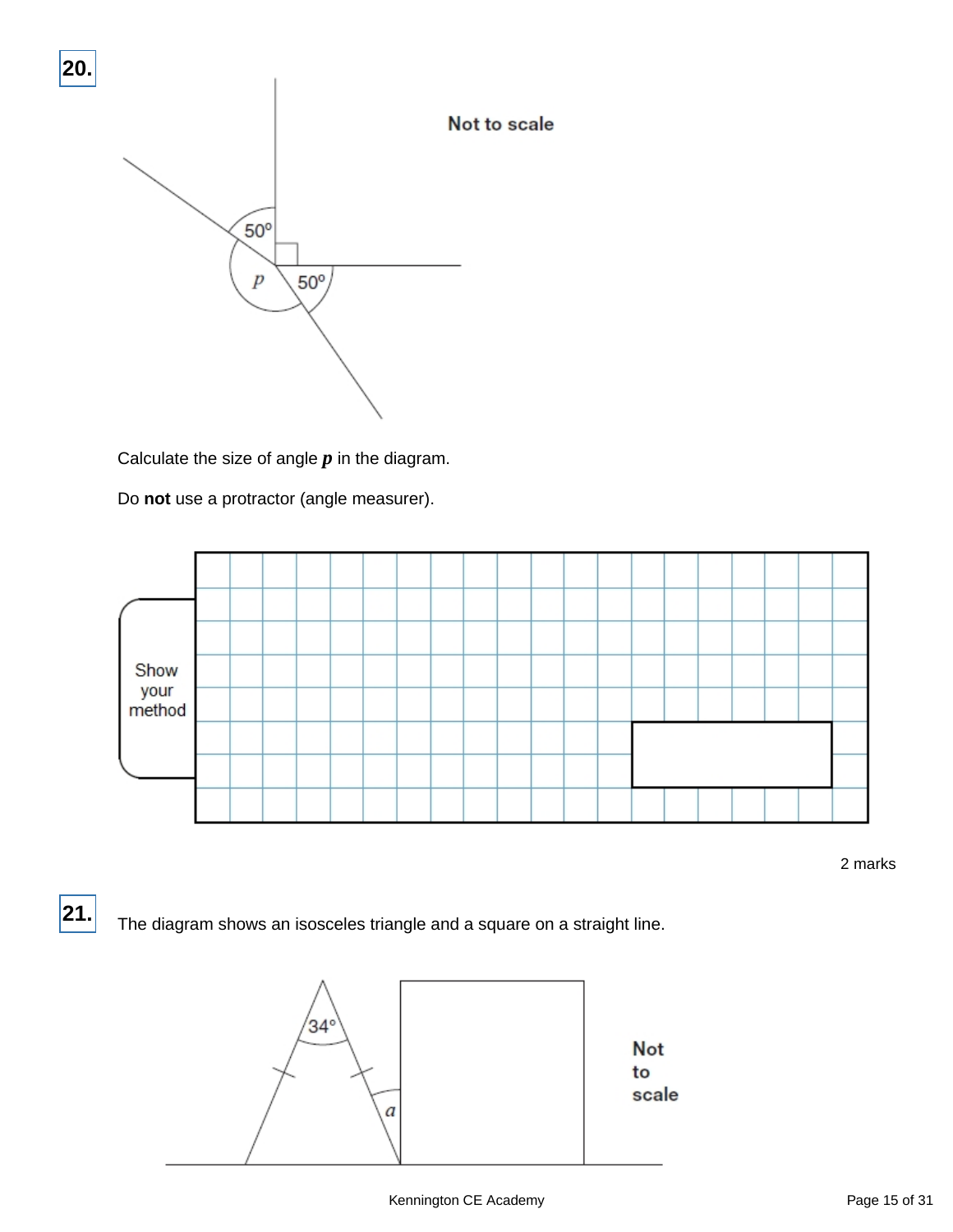

2 marks



**Not to scale**

Calculate the size of angle *y* in this diagram.

Do **not** use a protractor (angle measurer).

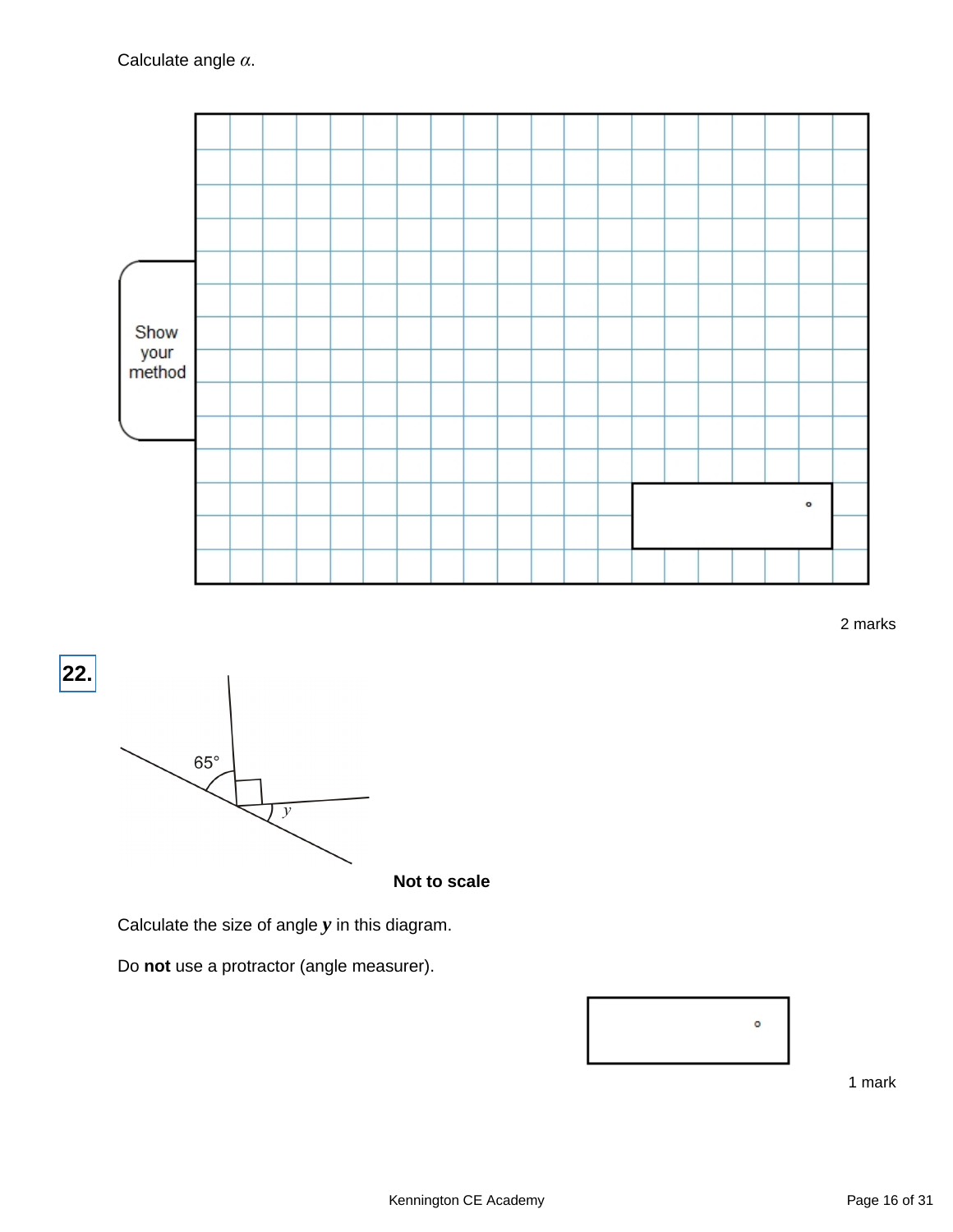

Jamie draws a triangle.

He says,

## **'Two of the three angles in my triangle are obtuse'.**

Explain why Jamie **cannot** be correct.



Do **not** use a protractor (angle measurer).

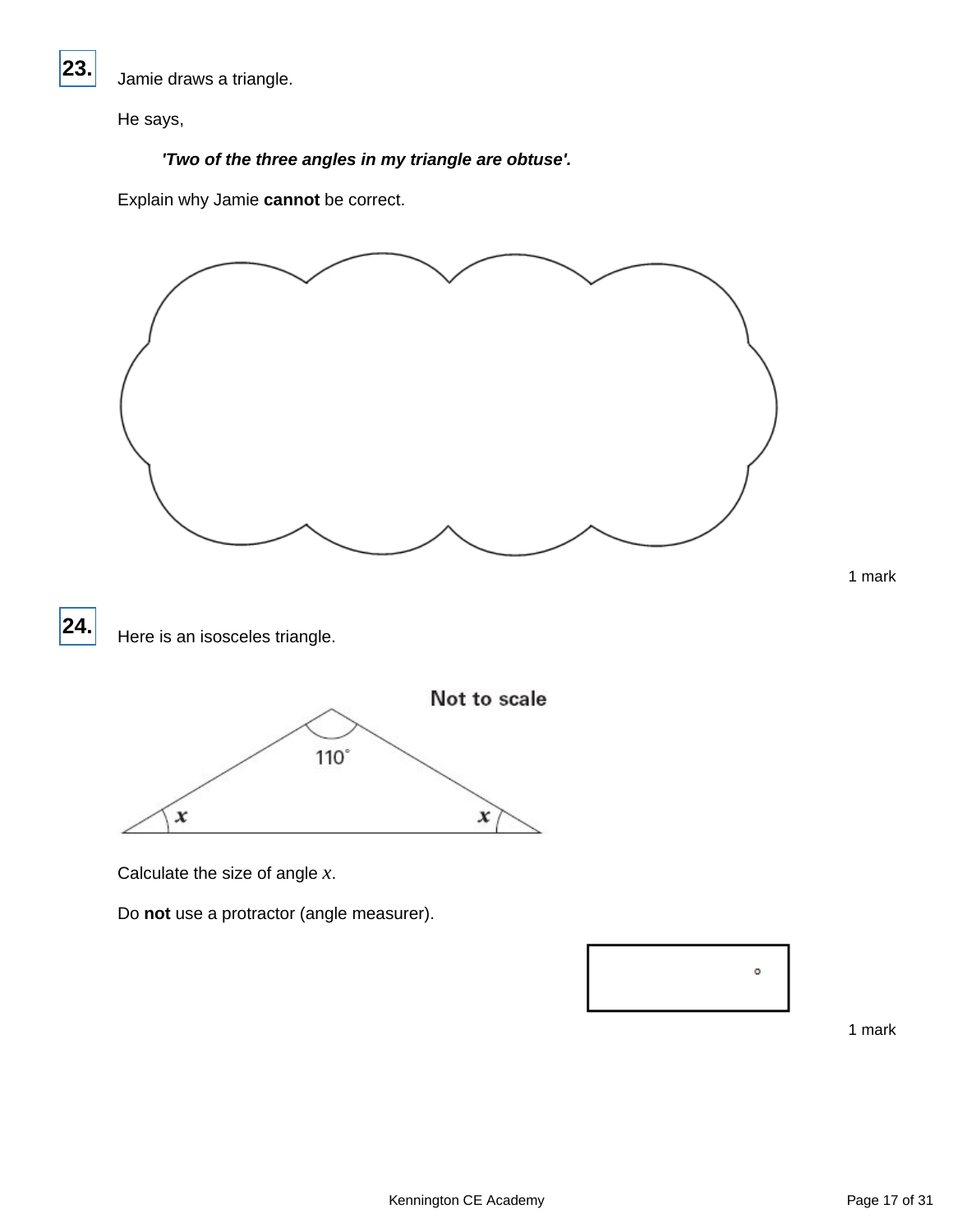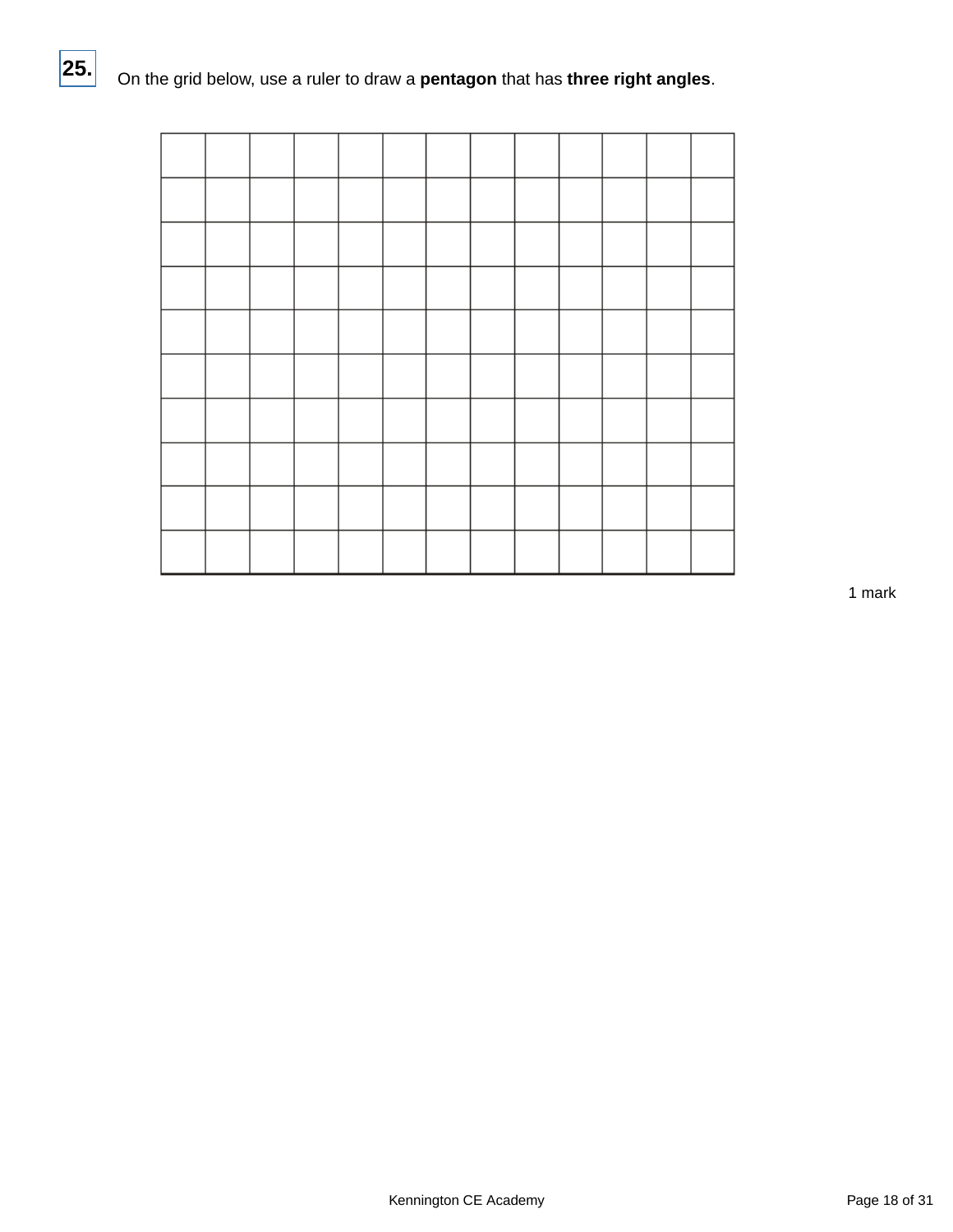**26.**



|                | If angle $a = 80^\circ$ , what is angle $b$ ? |  |  |                                            |  |  |  |  |  |  |         |  |
|----------------|-----------------------------------------------|--|--|--------------------------------------------|--|--|--|--|--|--|---------|--|
|                |                                               |  |  |                                            |  |  |  |  |  |  |         |  |
|                |                                               |  |  |                                            |  |  |  |  |  |  |         |  |
|                |                                               |  |  |                                            |  |  |  |  |  |  |         |  |
|                |                                               |  |  |                                            |  |  |  |  |  |  | $\circ$ |  |
|                |                                               |  |  |                                            |  |  |  |  |  |  |         |  |
| Show           |                                               |  |  |                                            |  |  |  |  |  |  |         |  |
| your<br>method |                                               |  |  | If angle $b = 80^\circ$ , what is angle a? |  |  |  |  |  |  |         |  |
|                |                                               |  |  |                                            |  |  |  |  |  |  |         |  |
|                |                                               |  |  |                                            |  |  |  |  |  |  |         |  |
|                |                                               |  |  |                                            |  |  |  |  |  |  |         |  |
|                |                                               |  |  |                                            |  |  |  |  |  |  |         |  |
|                |                                               |  |  |                                            |  |  |  |  |  |  | $\circ$ |  |
|                |                                               |  |  |                                            |  |  |  |  |  |  |         |  |

3 marks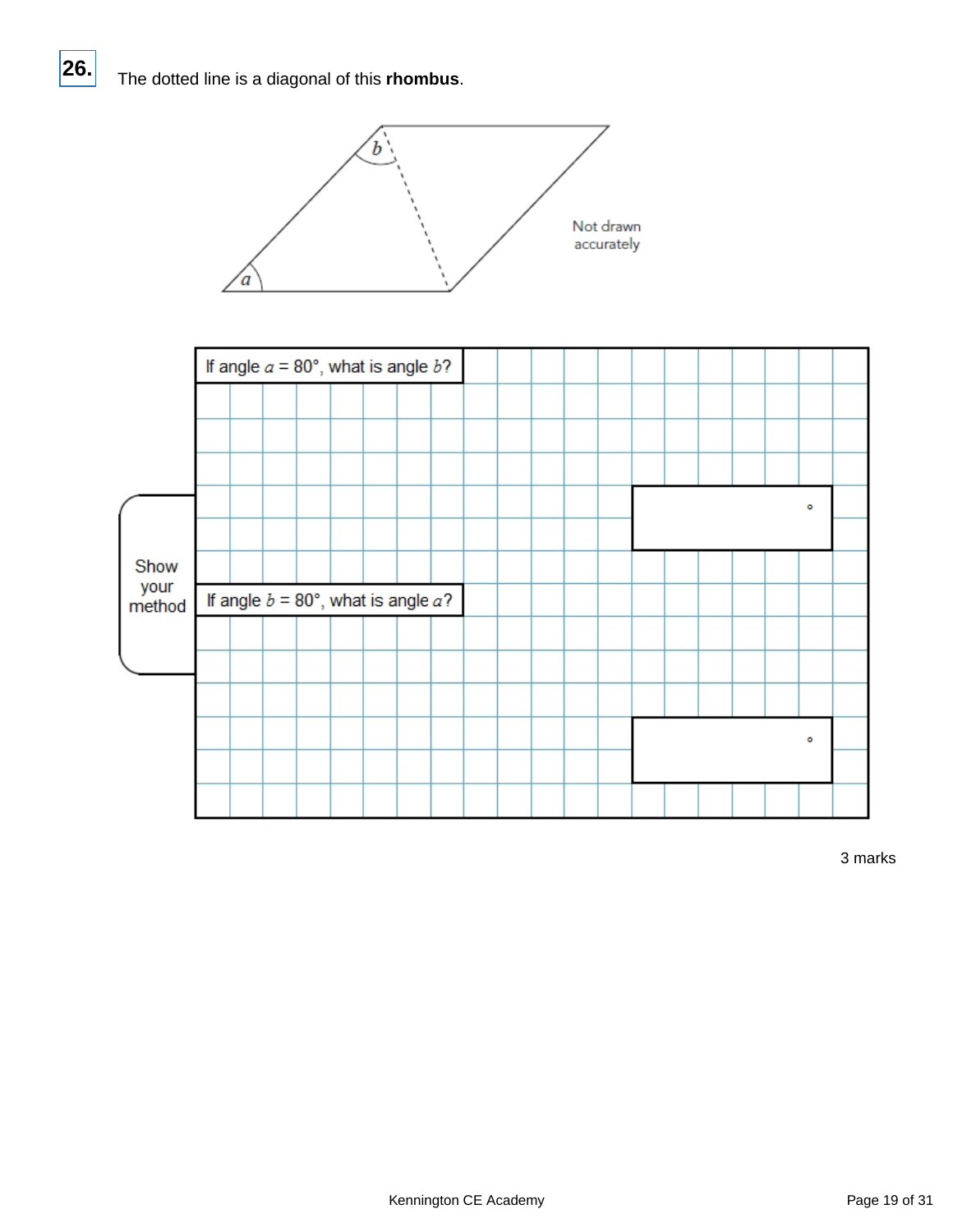## The diagram shows two shaded **equilateral triangles**.

**27.**



Calculate the size of the **angle** *x***°** and **angle** *y*

Do **not** use a protractor (angle measurer).

| $x =$ | ۰ |
|-------|---|
|       |   |
| $y =$ | o |

2 mark

The diagram shows two overlapping squares and a straight line. **28.**



Calculate the value of **angle** *x* and the value of **angle** *y*.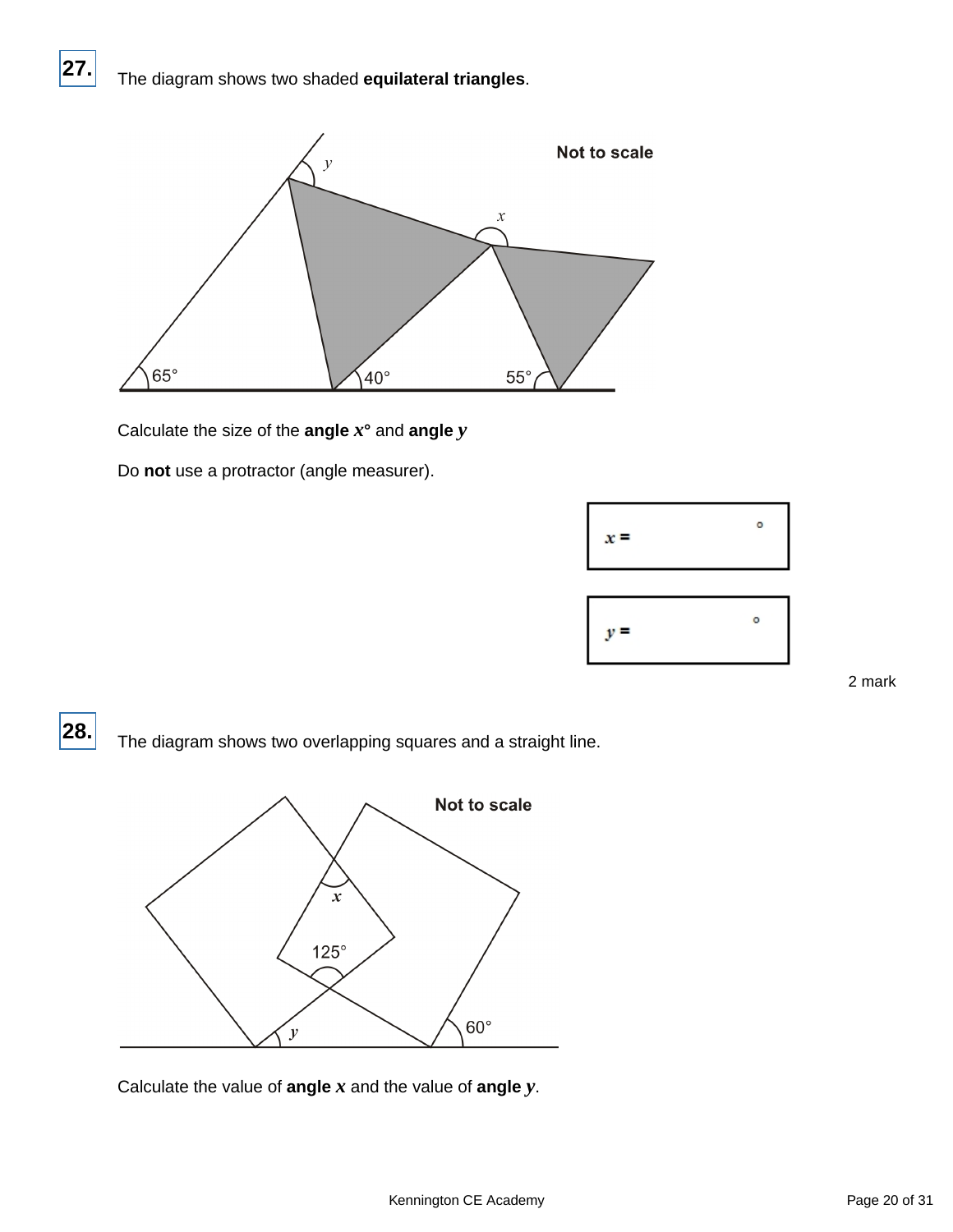Do **not** use a protractor (angle measurer).



1 mark

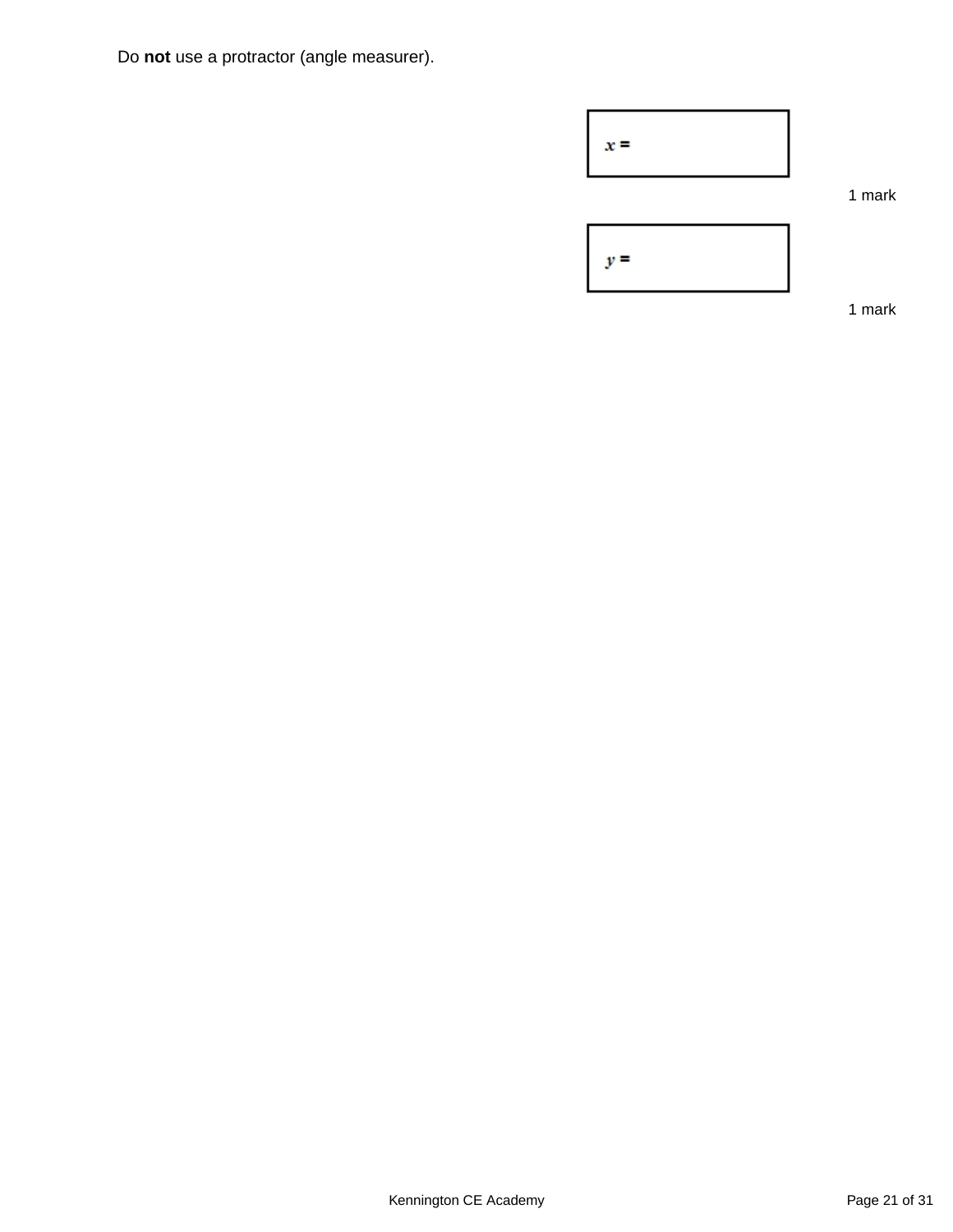## Mark schemes

(a) c **AND** e

Letters may be given in either order.

(b) a **AND** d

Letters may be given in either order.

**2.**

**1.**

(a) Answer is teacher's measurement +/- 2 mm.

(b) Answer in the range 143° to 147° **inclusive**.

**Commentary:** Some measures questions specify the unit to be used. Where the unit is given in the question lozenge and in the answer box, it must be used. If pupils express their answers using a different unit, e.g. as 57 mm in the first part of this question, the mark will not be awarded.

**3.**

(a) Line drawn parallel to A, as shown:



Accept slight inaccuracies in drawing, provided the intention is clear.

**1**

**1**

**1**

**1**

**[2]**

**[2]**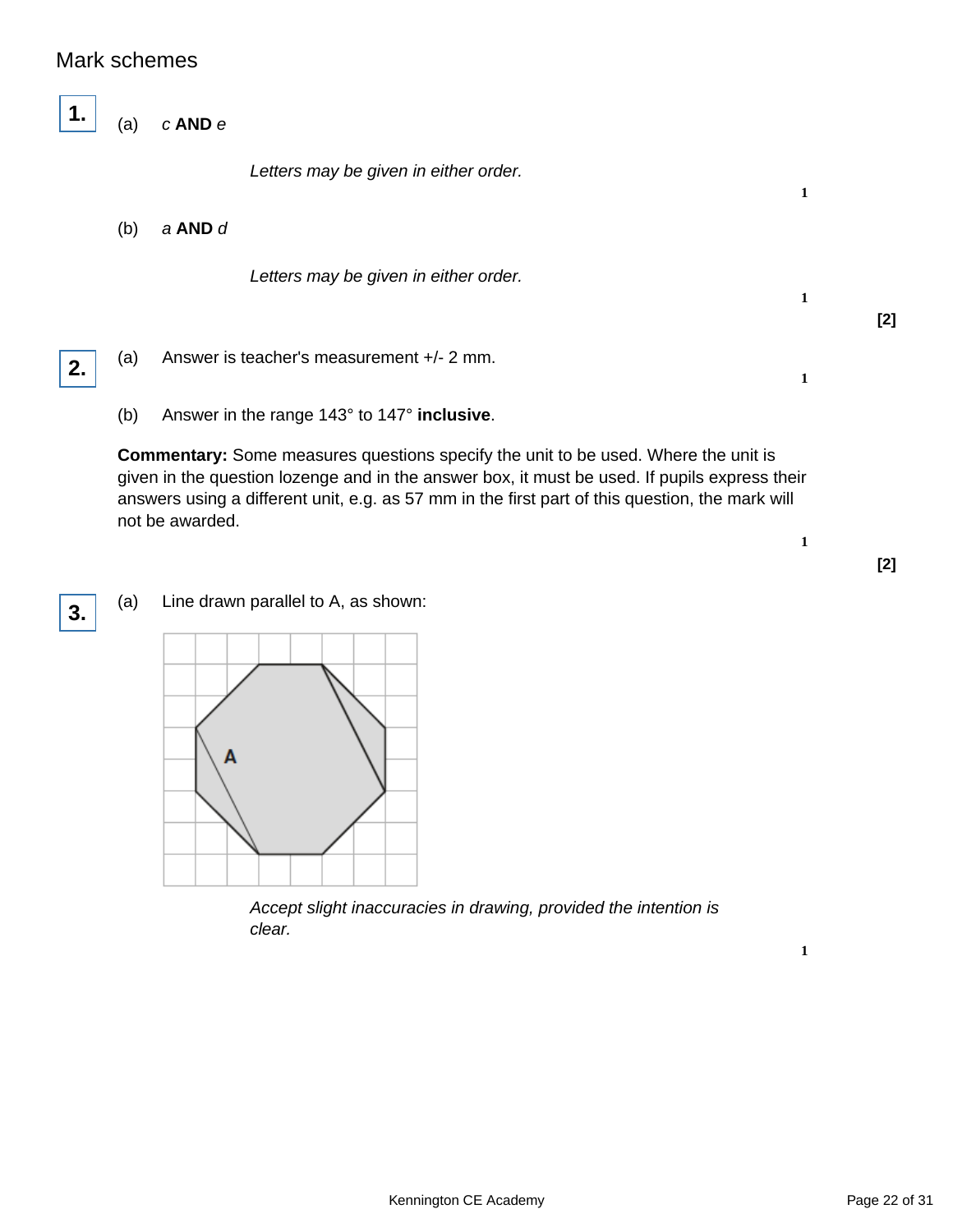## (b) Line drawn perpendicular to A, as shown:



**OR**



Accept slight inaccuracies in drawing, provided the intention is clear.

|    |         |               |                                                                                    | $\mathbf{1}$ | $[2]$ |
|----|---------|---------------|------------------------------------------------------------------------------------|--------------|-------|
| 4. | 2 AND 4 |               | Accept alternative unambiguous indications, eg right angles marked<br>on diagrams. |              | [1]   |
| 5. | (a)     | A AND B AND D | Letters may be given in any order.                                                 | $\mathbf{1}$ |       |
|    | (b)     | A AND C       | Letters may be given in any order.                                                 | $\mathbf{1}$ | $[2]$ |
| 6. | (a)     | C AND D       | Letters may be given in either order.                                              | $\mathbf{1}$ |       |

Kennington CE Academy **Page 23 of 31**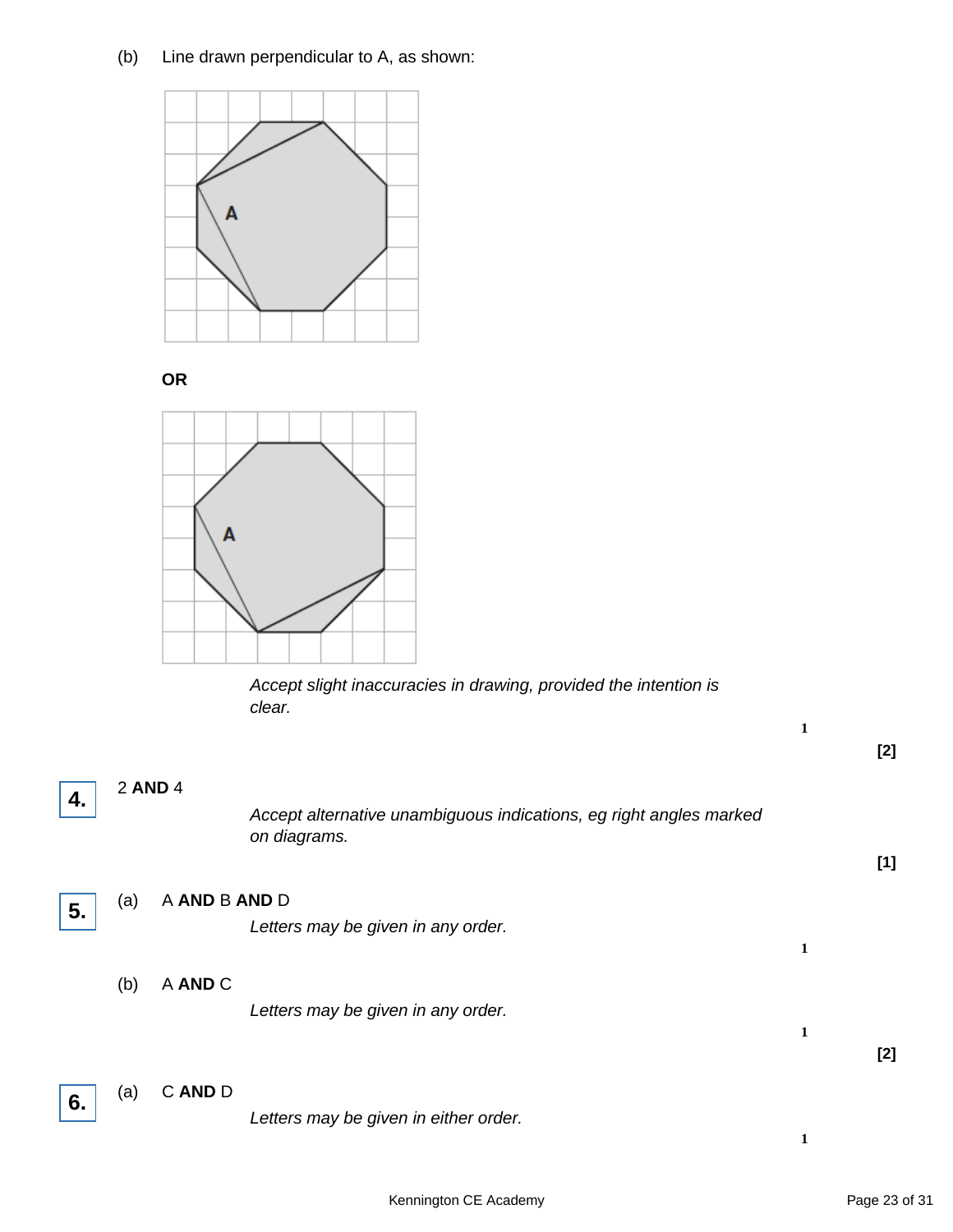#### (b) A **AND** D

Letters may be given in either order.

**7.**

The correct shape circled as shown:



Accept alternative unambiguous positive indications, e.g. shape ticked.



**Up to 2**

**1**

**[2]**

**[2]**

**[1]**



117°

**[1]**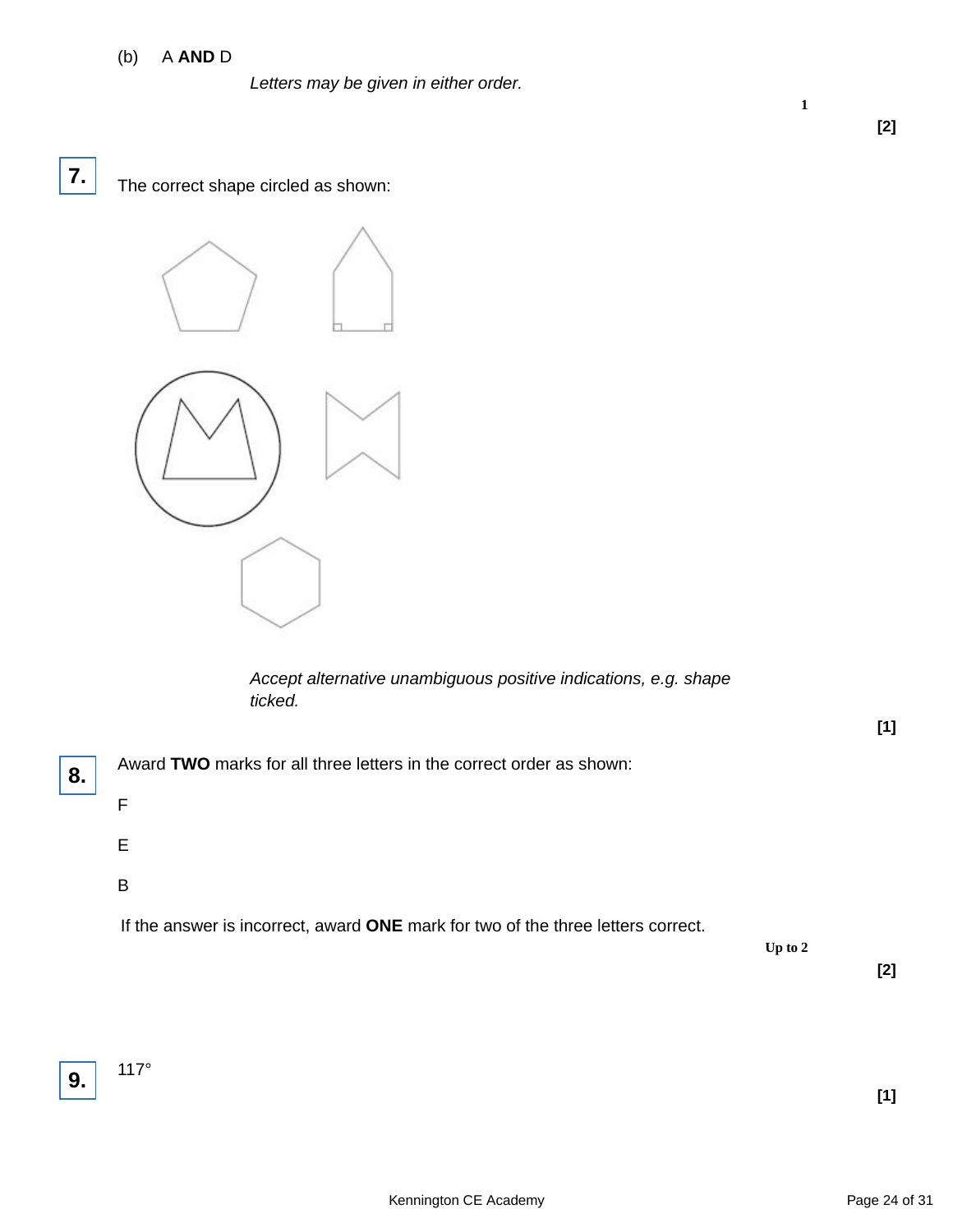

- An explanation showing an understanding:
- that this specific triangle has angles 70, 70 and 40

#### **OR**

• of the properties of an equilateral triangle − all angles are equal (60°)

and therefore that this triangle cannot be equilateral, e.g.

- The angles aren't 60°
- There is not a  $60^\circ$  angle
- It has two different angles ( $70^{\circ}$  and  $40^{\circ}$ ) so it can't be equilateral
- The angles aren't the same
- An equilateral triangle has  $60^\circ + 60^\circ + 60^\circ$
- All the angles are the same in an equilateral triangle
- It's an isosceles triangle.

(In the context of this question, the term isosceles triangle is treated as not including equilateral triangles as a special type, as the national curriculum does not specify this at key stage 2.)

**Do not** accept vague or incomplete explanations, e.g.

- *The other angle is 70°*
- *They aren't (all) the same.* (No reference to angles)
- *An equilateral triangle has equal angles.* (Does not say all.)

**Do not** accept explanations which include incorrect mathematics or incorrect information that is relevant to the explanation, e.g.

*• 40 + 70 = 110 + 70 = 180*

#### (a) 56 **11.**

**1**

**1**

**[1]**

**[2]**

(b) 34

If the answers to (a) and (b) are incorrect, award **ONE** mark if their (a) plus their (b) =  $90^\circ$ , provided that (b) is **not**  $45^\circ$ ,  $30^\circ$  or  $60^\circ$ .

Award **TWO** marks for all four boxes ticked or crossed correctly as shown: **12.**

| ∕ |
|---|
| c |
| c |
| í |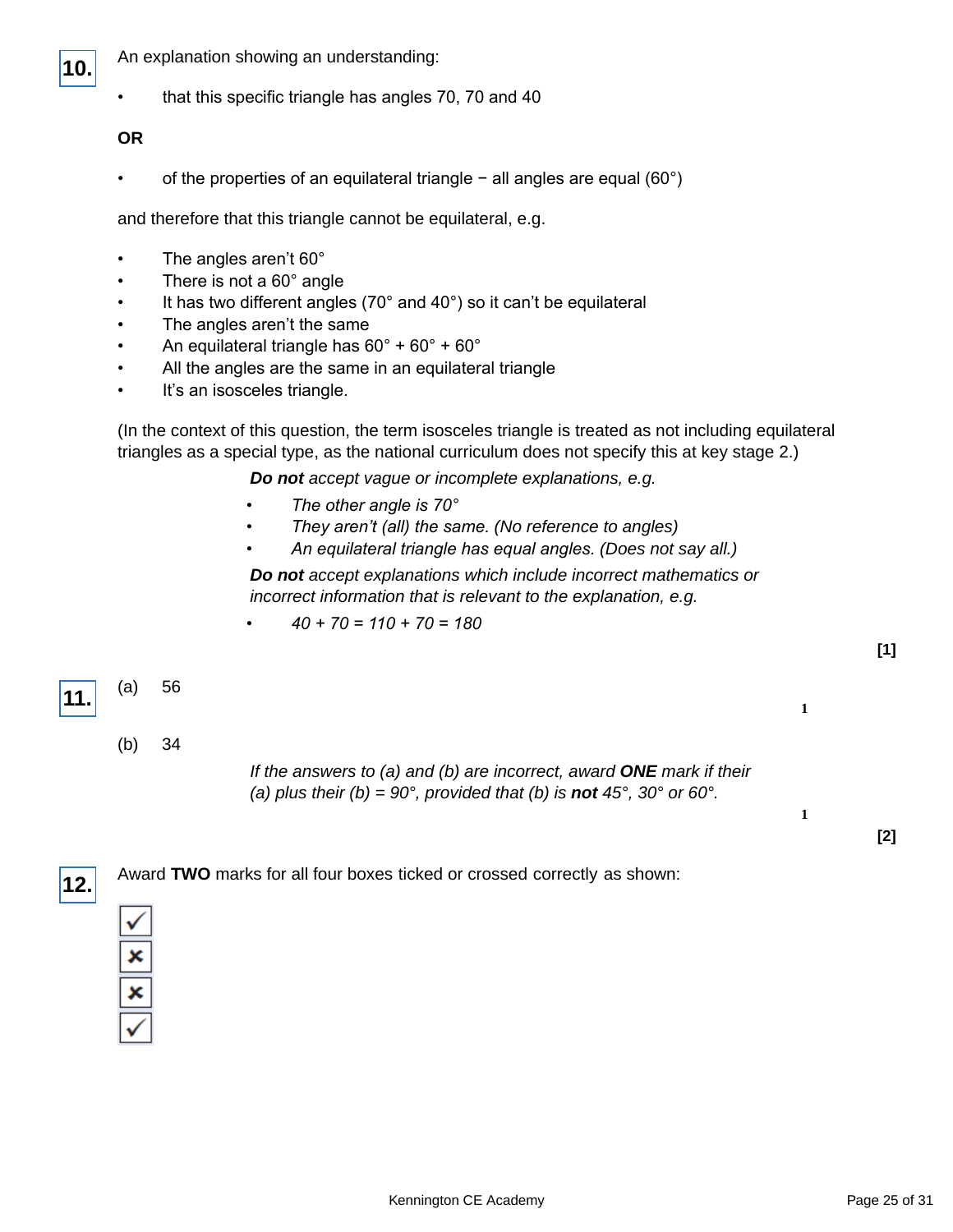If the answer is incorrect, award **ONE** mark for three boxes ticked or crossed correctly.

Accept alternative unambiguous indications eg **Y** or **N**.

For **TWO** marks accept:



|  |  | Un to 2m |
|--|--|----------|
|--|--|----------|

**[2]**



Indicates No and gives a correct explanation

eg

- The angles are not the same size
- A regular pentagon looks like this,

with its angles all the same size

- All the angles should be 108°
- It doesn't have rotation symmetry
- It's got more sides than a square so all its angles should be obtuse, but they're not

**1**

**2**

60°

Shows that the 150° angle can be split into 90° and 60°

**or**

Divides the pentagon vertically and shows that half *a* is 30°

or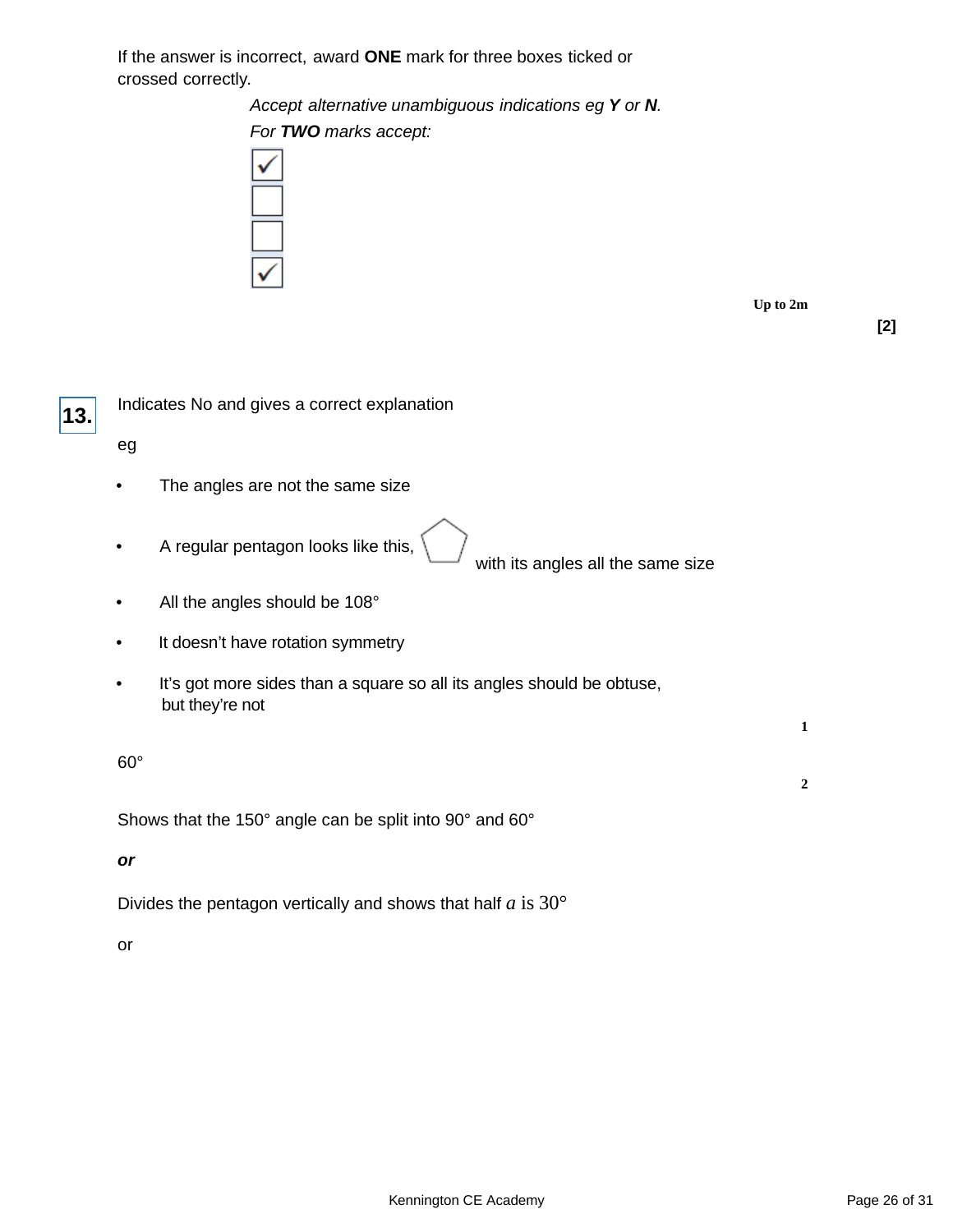Draws triangles to show a rectangle, labelling the non-right angles on at least one side correctly

eg

•



or

Shows or implies that the angle sum of a pentagon is 540°

**1**

Accept minimally acceptable explanation

eg

- *90 ≠ 150*
- Different angles
- A regular pentagon doesn't have right angles in it
- A regular one can't have 150° angles
- It doesn't look the same when it's turned
- Not all the angles are obtuse

! Incorrect angle size for a regular pentagon given Condone alongside a correct response eg, accept

- The angles are different, they should be 60° (error, but all equal implied)
- The angles should all be  $70^{\circ}$  (error)
- eg, do not accept

The  $90^\circ$  angles should be  $60^\circ$  (does not imply the angles should all be the same)

**Do not accept** incomplete explanation

eg

- Not the same
- It has two right angles
- Two angles are the same
- A regular pentagon looks like this



! Indicates Yes, or no decision made, but explanation clearly correct Condone provided the explanation is more than minimal

**[3]**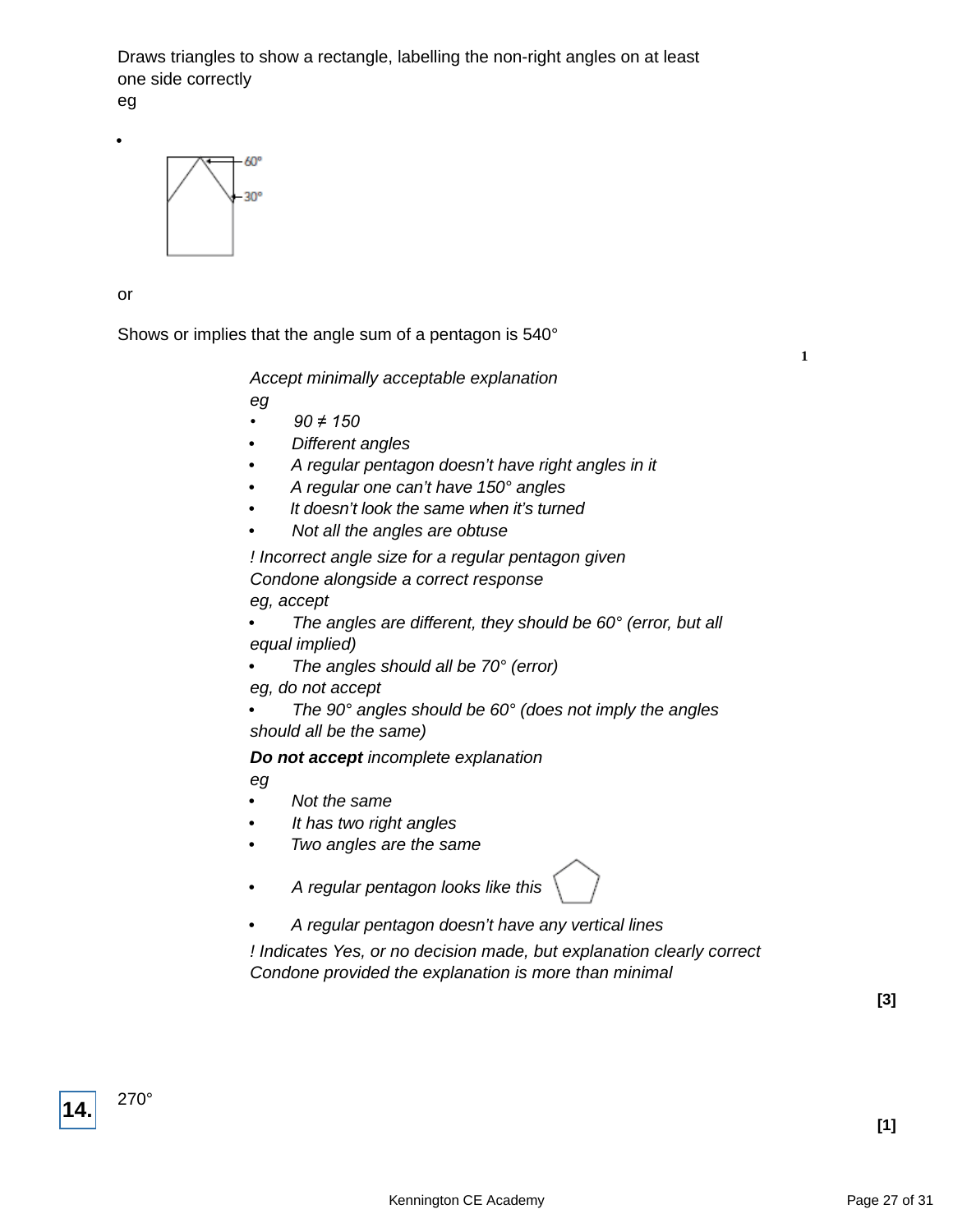| 15. | $90^\circ$     |                                                                                                                                      | $\mathbf{1}$ |       |
|-----|----------------|--------------------------------------------------------------------------------------------------------------------------------------|--------------|-------|
|     | 270°           |                                                                                                                                      | $\mathbf 1$  | $[2]$ |
| 16. |                | Letters written in order as shown                                                                                                    |              |       |
|     | d, e, a, b, c  |                                                                                                                                      |              | $[1]$ |
| 17. | 190° indicated |                                                                                                                                      |              | $[1]$ |
| 18. | (a)<br>160     |                                                                                                                                      | $\mathbf{1}$ |       |
|     | 20<br>(b)      |                                                                                                                                      |              |       |
|     |                | If the answers to a and b are incorrect, award ONE mark if<br>$a + b = 180^\circ$ unless b is between 33° and 37° inclusive, or 90°. |              |       |

| 19. Completes all four rows of the table correctly, eg: |
|---------------------------------------------------------|

| $90^{\circ}$ | $45^{\circ}$ | $45^{\circ}$ |
|--------------|--------------|--------------|
| $80^\circ$   | $90^\circ$   | $10^{\circ}$ |
| $70^{\circ}$ | $70^{\circ}$ | $40^{\circ}$ |
| $70^{\circ}$ | $55^{\circ}$ | $55^{\circ}$ |

Accept angles within a row in either order Accept the bottom two rows may be given in either order

- ! Condone omission of degree signs
- ! For 2 marks, do not accept correct angles in 3rd row repeated in  $4<sup>th</sup>$  row, in either order

**2**

**1**

**1**

**[2]**

**or**

Completes three rows correctly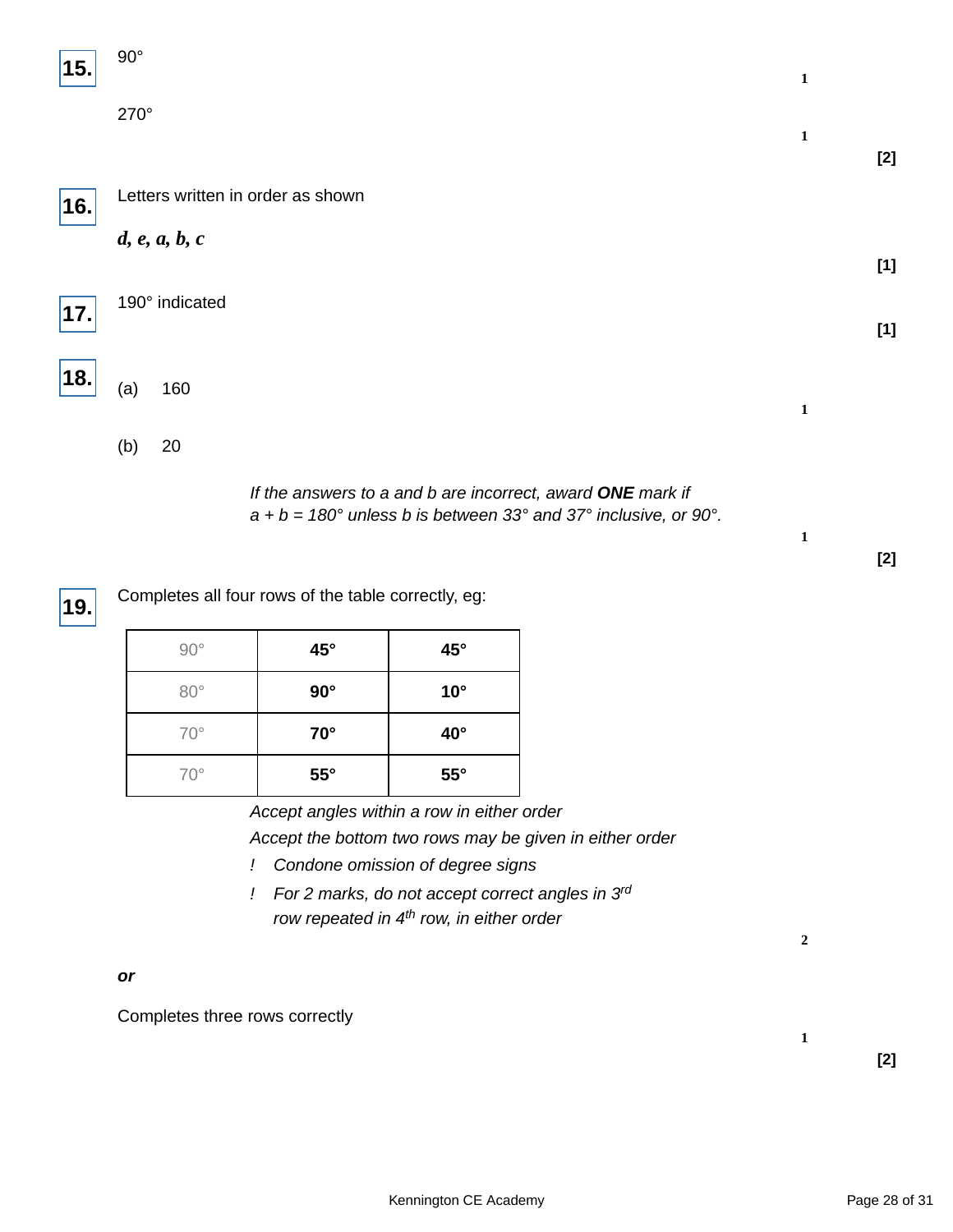

**Up to 2**

**2**

**1**

If the answer is incorrect, award **ONE** mark for evidence of an appropriate method, eg:

•  $50 + 50 + 90 = 190$ 

360 – 190

#### **OR**

 $360 - 50 - 50 - 90$ Answer need not be obtained for the award of **ONE** mark.

| 21. | 17 |  |
|-----|----|--|

! Answer written on diagram Accept providing there is no ambiguity

#### **or**

73° seen (one of the other angles in the isosceles triangle)

#### **OR**

Shows or implies a complete correct method, eg:

|  |  |  |  | $180 - 34 = 144$ (error) |
|--|--|--|--|--------------------------|
|--|--|--|--|--------------------------|

 $144 \div 2 = 72$ 

 $90 - 72 = 28$  (error)



25

**[2]**

**[2]**

**[1]**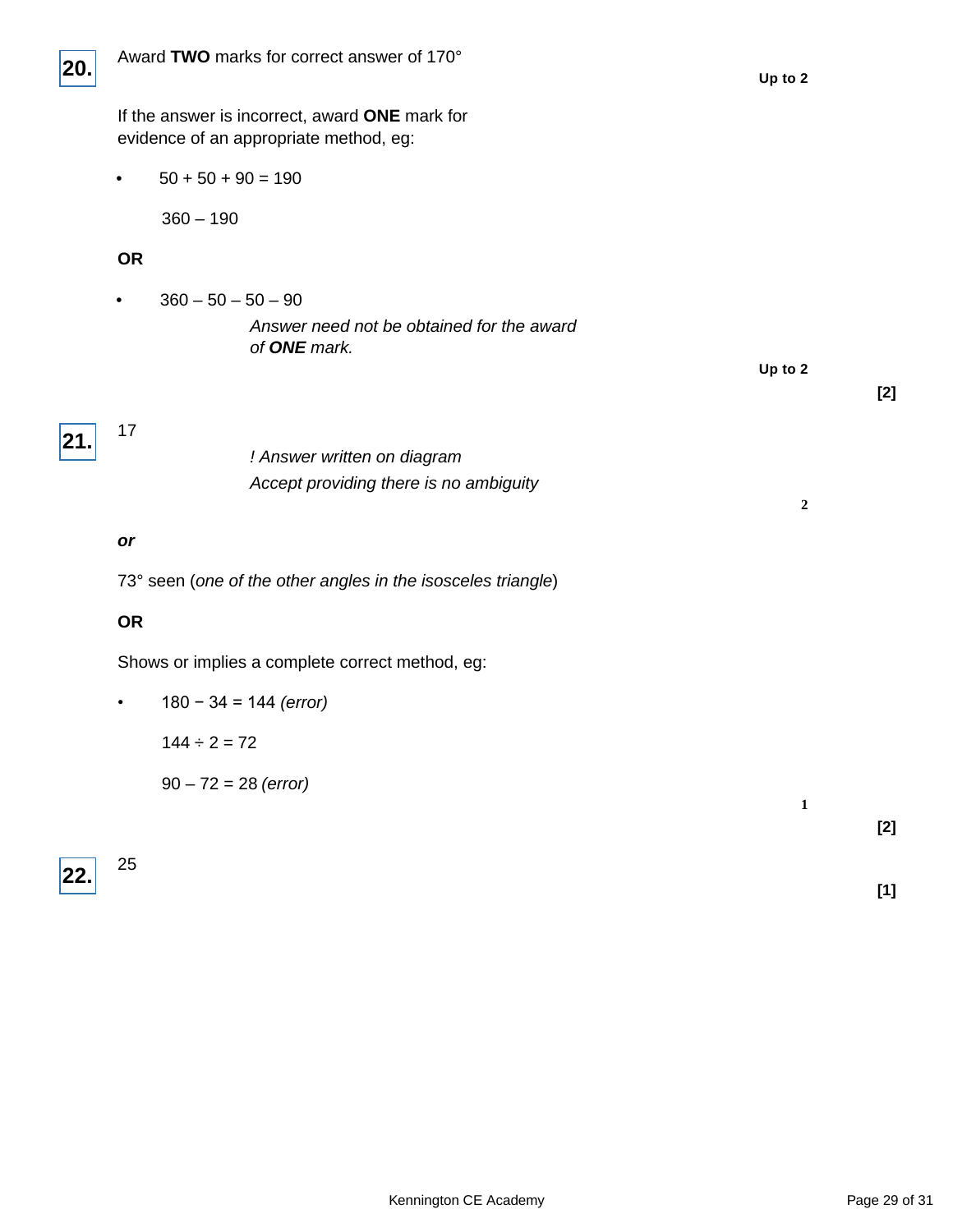**23.**

An explanation (or diagram) which recognises that the sum of two obtuse angles would be greater than 180 degrees, eg:

- 'An obtuse angle is greater than 90 degrees and the angles of a triangle add up to 180 degrees'
- 'Two obtuse angles add up to more than 180'
- '180 degrees is less than two obtuse angles'
- 'It must have at least two acute angles'
- 'The shape would need more than 3 sides to join up'
- •

**Do not** accept answers that refer only to the properties of obtuse angles **OR** to the angles of a triangle, eg:

- 'The angles of a triangle add up to 180 degrees'
- 'Obtuse angles are greater than 90 degrees'.

**Do not** accept vague or incomplete explanations, eg:

- 'A triangle cannot have two obtuse angles'
- 'Obtuse angles would be too big'
- You can only have acute angles'.

**U1**

**[1]**

**[1]**

#### $35^\circ$ **24.**  $x =$

**25.**

Any pentagon which has three right angles, eg



The shape need not follow grid lines. Allow slight inaccuracies in drawing, provided the intention is clear

**[1]**